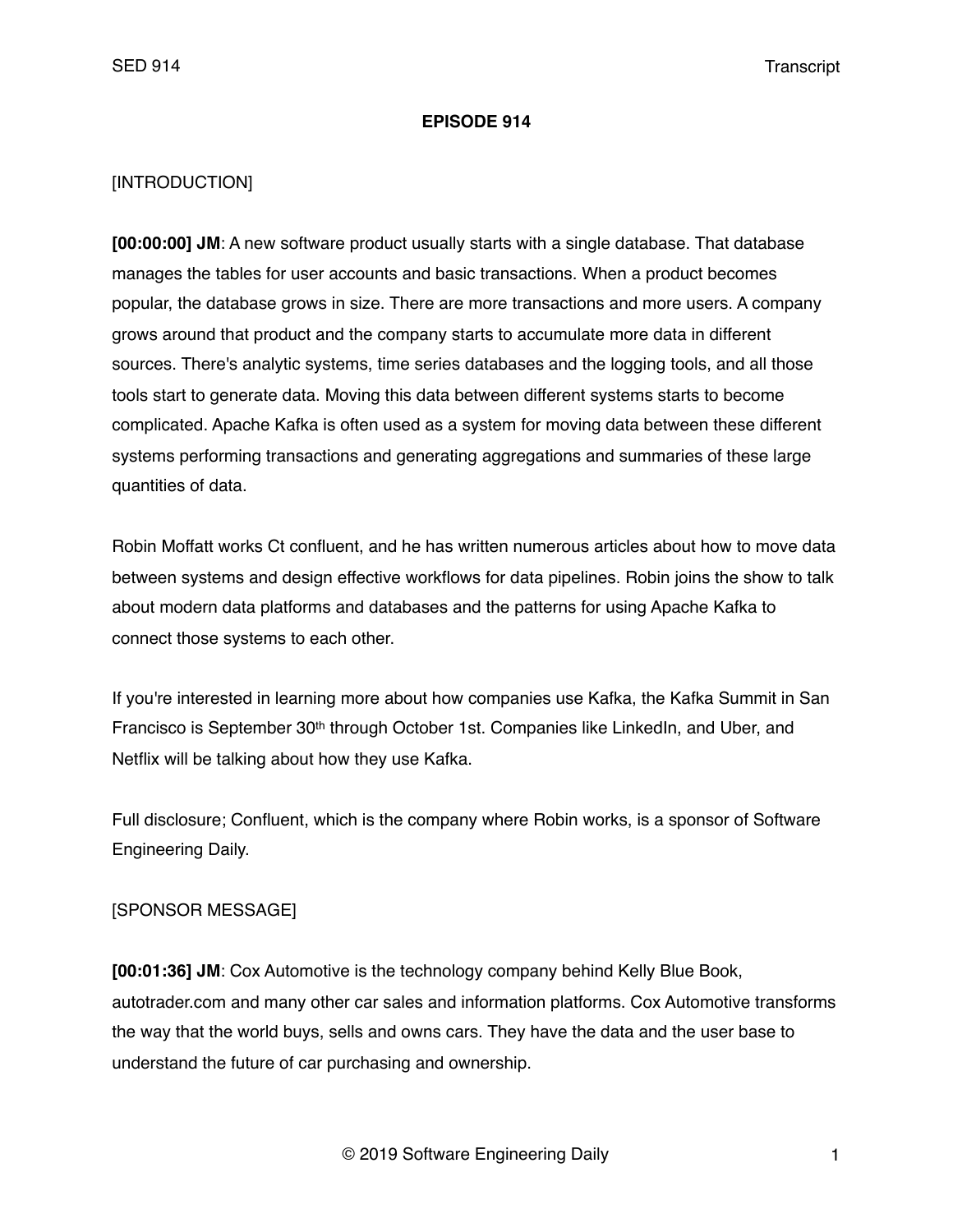Cox automotive is looking for software engineers, data engineers, scrum masters and a variety of other positions to help push the technology forward. If you want to innovate in the world of car buying, selling and ownership, check out cox autotech.com. That's C-O-X-A-U-T-O-T-E-C-H.com to find out more about career opportunities and what it's like working at Cox Automotive. Cox Automotive isn't a car company. They're a technology company that's transforming the automotive industry.

Thanks to Cox Automotive, and if you want to support the show and check out the job opportunities at Cox Automotive, go to coxautotech.com.

### [INTERVIEW]

**[00:02:56] JM**: Robin Moffatt, welcome to Software Engineering Daily.

**[00:02:57] RM**: Thanks so much for having me.

**[00:02:59] JM**: We've done many shows on Kafka. We've also done many shows on databases. We have not done much coverage of the connection between the two. Why would I want to integrate a database with Apache Kafka?

**[00:03:14] RM**: That's a great question. I suppose most people have got data, have some databases. Whether, say, a legacy thing and then moving more to keeping their data in Kafka or in other systems, or simply because they're building applications where they got some data residing in a database. They want to bring that data together with data coming from other places, maybe some microservices they're writing. But almost always, there's a database in the picture somewhere, and a lot of time people want to bring that data into Kafka.

**[00:03:40] JM**: Give an example of why I might integrate a database with Kafka.

**[00:03:45] RM**: Sure. So databases have been around for ages. They'll been around for a long time, yet people use database to keep their data in. But other time, that data, they also use with the events that are flowing through Kafka. So that could be offloading data from a database through Kafka to an alternative data store. It could be using data you got in a database to use to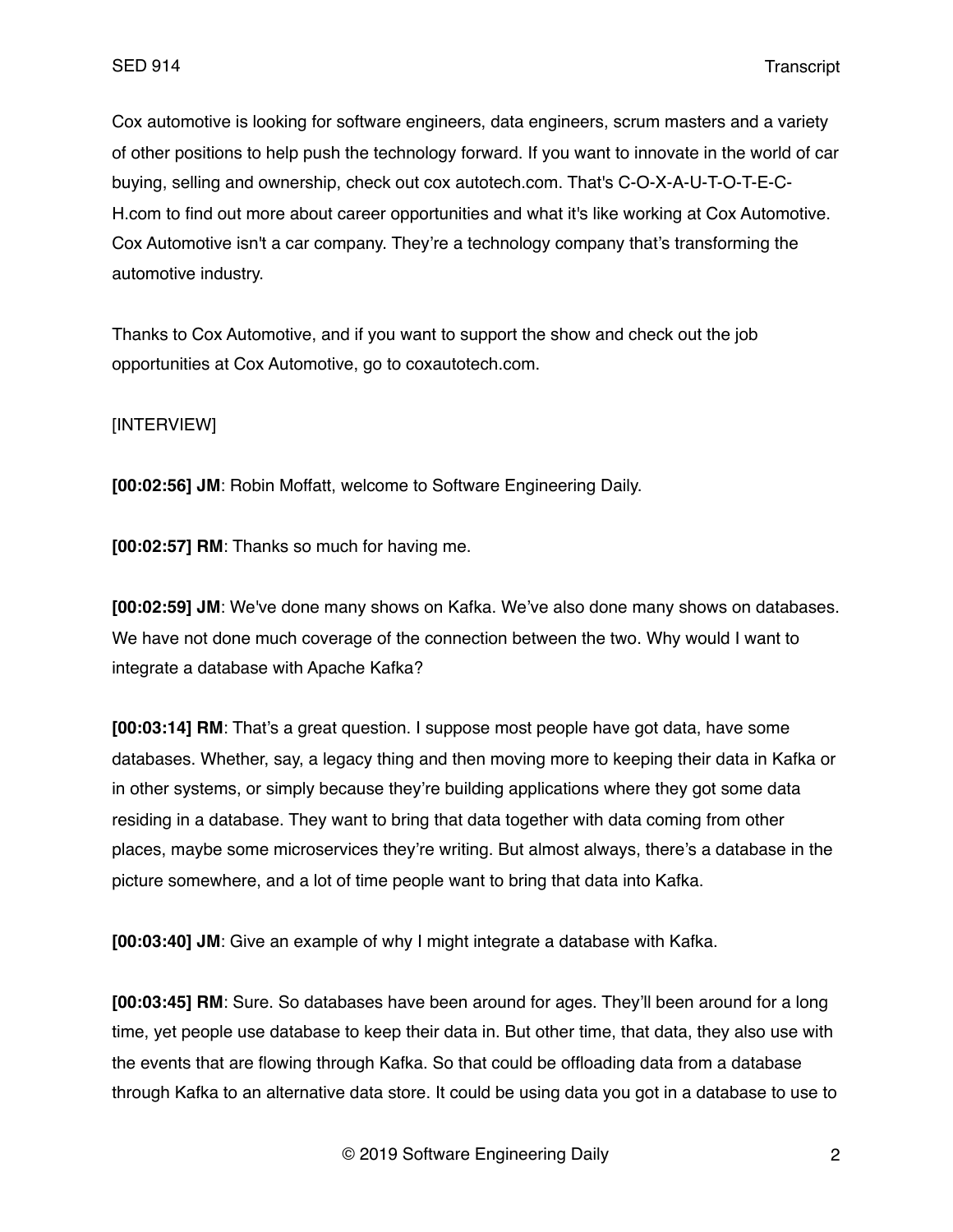enrich events that are flowing through Kafka. But almost always, there's database figures in the picture somewhere and you want to get that data into Kafka.

**[00:04:14] JM**: Could you define the term ETL, because I think this is a term we're going to be using throughout our conversation?

**[00:04:21] RM**: Sure, and that's a really interesting question, because I think the answer is changing to this. The historic answer, it means extract, transform and load, and it was what we did between relational databases. We took data from a transactional system typically. We extracted it from there. We transformed along the way. We maybe de-normalized it. We conformed the dimensions. Did the typical data warehousing type stuff, and then we loaded it to our data warehouse.

But nowadays, ETL is more broadly describing how people work with data. There are so many more different data stores out there and sources of data that a lot of the time people are doing ETL without really realizing it. They're taking data from one place. They're modifying it and they're putting it somewhere else.

So I think the traditional definition of ETL is becoming somewhat obsolete almost, and actually people need to think more broadly about what they're doing through the lens of ETL and the kind of operations we do through it.

**[00:05:17] JM**: So traditionally, you've got a transactional database. Maybe you're running a bank or you're running a ridesharing company and you've got this database that's actually accepting financial transactions. It's accepting user transactions. This is the database that's actually your source of truth for your users, your customers as they're interacting with your main system. Then if you want to do things like data science or aggregations of the data, you probably want to put it in a different database for a number of reasons that we've covered. The process of getting that data from the source of truth database, from your operational database into whatever your analytical system is, that is a changing story, if I understand you correctly.

**[00:06:07] RM**: Absolutely.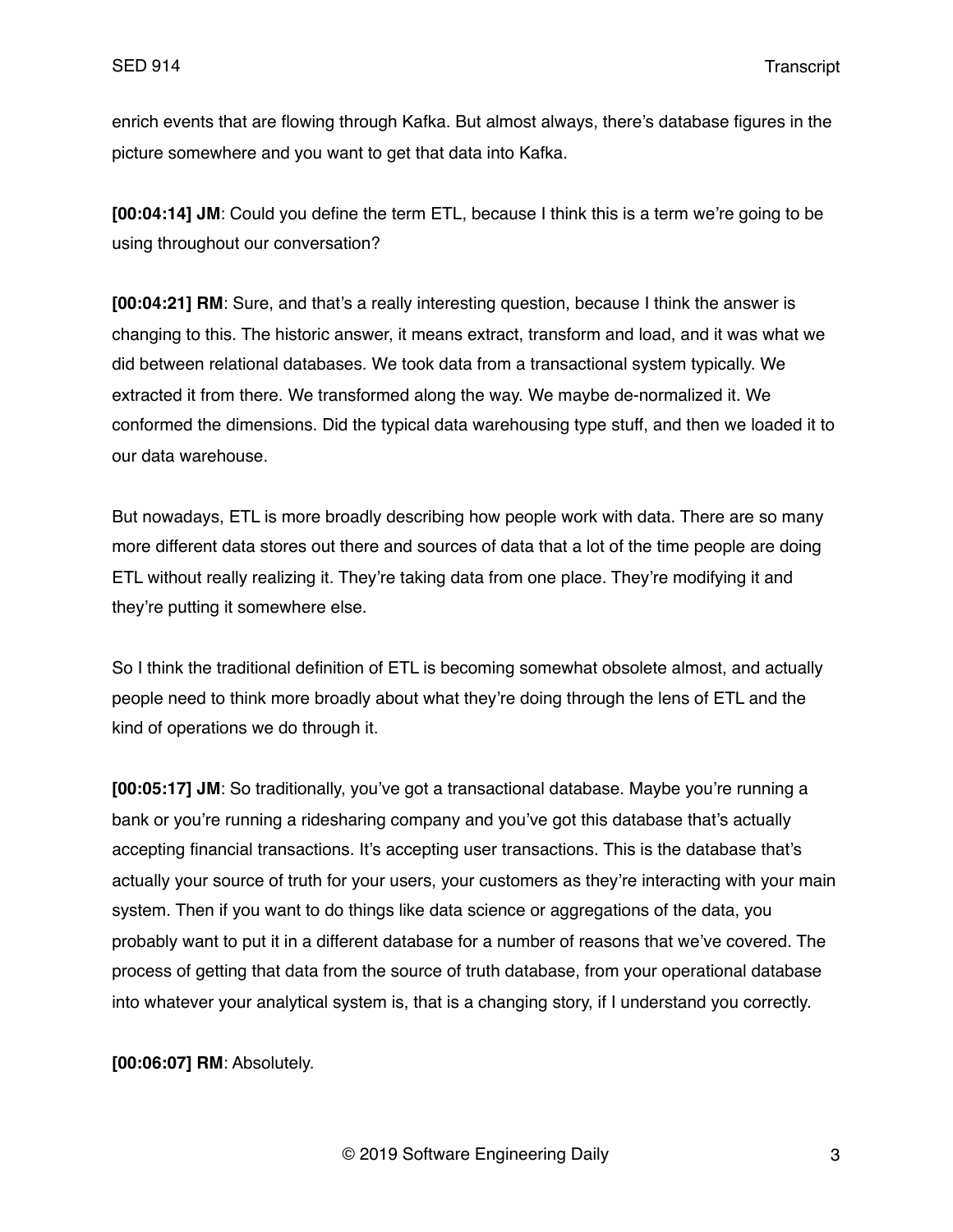**[00:06:07] JM**: So how has the ETL process changed and why has it changed? Have there been some new technological developments that have caused it to change?

**[00:06:17] RM**: I think the key thing is the idea of events, and to almost as much of an extent, the idea of real-time processing. So I think one of the great misunderstandings around Kafka and stream processing in general is that it's about real-time. If you think, "Well, I don't need realtime, then I don't need something like Kafka or an event streaming platform." But that's kind of looking at things back to fronts.

The reason that people are changing how they do ETL to be using an event streaming platform is by building you a data around events. You can actually model much more accurately what happened in your business. So every single interaction with your business, whether it's sales, or clicks on a website, or rides in a rideshare, they're all just series of events. Those events you can aggregate up into a standard view of the world through facts and dimensions. But that stream, that sequence of events also describes important operations and characteristics to what's happening in the business.

So by capturing those events, using something like Kafka enables us to get much richer view of the data and also do so in their real-time. So you get an immediate reaction to what's happening, but also a greater understanding of what's happening as well. So that's why people are moving more towards these things, using Kafka for ETL, because it gives the richer insight to the data.

**[00:07:34] JM**: Where are events being created and where are events being stored?

**[00:07:39] RM**: Events are being created all around us, and there are some exceptions. But broadly speaking, all data is a series of events. It's just that we usually choose to store them in an implementation detail as lumps of data in a database somewhere. But it all started off as a series of events. Clicks on a website are a series of events. Transactions at a bank are a series of events. Almost all data is a series of events. Anytime data is created, it's created as an event.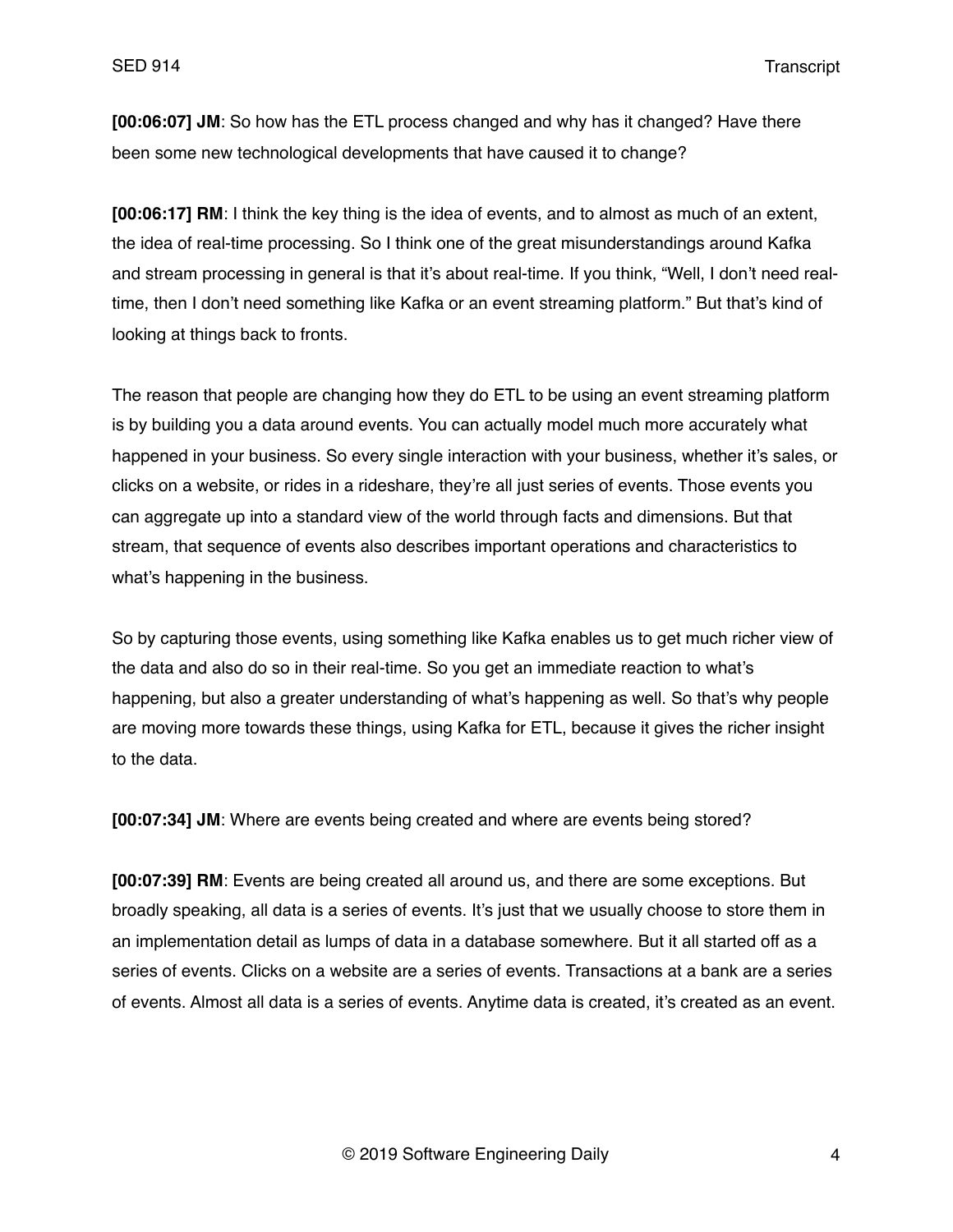How we store those events is then up to us, and we can store them and persist them in Kafka. We can take them from there. We can aggregate them and write them anywhere else we want to. But something like Kafka as an event streaming platform enables us to persist those events.

**[00:08:18] JM**: Give me a high-level architectural picture of what an ETL pipeline is. So we've talked about transactional databases. We've talked about the role of Kafka a little bit, and we've talked about some databases that you might want to put ETL data into, like data warehousing kinds of systems. Can you zoom out and give me an architectural picture of the different components of this ETL pipeline?

**[00:08:48] RM**: Sure. You've got your original database or databases, and this is another of the reasons why people are moving towards different architectures that you often have different sources. You then need to get the data out typically done using change data capture. That's then streamed through Kafka or a streamed processing platform. The enrichment is then done on that data as it passes through. So that's applying those transformations.

With that transformed data, or indeed that raw data, that can then be streamed out to one or more different targets. So the simplest example would be a single transactional system streaming the data into something like Kafka and streaming it straight through unmodified into, for example, S3, with Athena on top to do your analytics.

But more people are realizing the benefits of actually once you got that data in Kafka, you can transform as it passes through written back into Kafka and then consume it to multiple places. So you could write it to S3 if you're a cloud analytics. You could also lend it to an on-premises database, like PostgreS or something like that. But you can also use that same data to drive applications. So you kind of start to get away from this idea of having separate analytics systems and separate applications, and the kind of the never the two shall meet. But actually you can use the same data to drive your analytics and your applications, because it all comes from the same events.

**[00:10:13] JM**: The ETL process has historically been thought of as a batch process. So, for example, maybe we, on a nightly basis, take all of our transactional data and batch it into a data warehousing system and then we can do analytics and aggregations on this data warehousing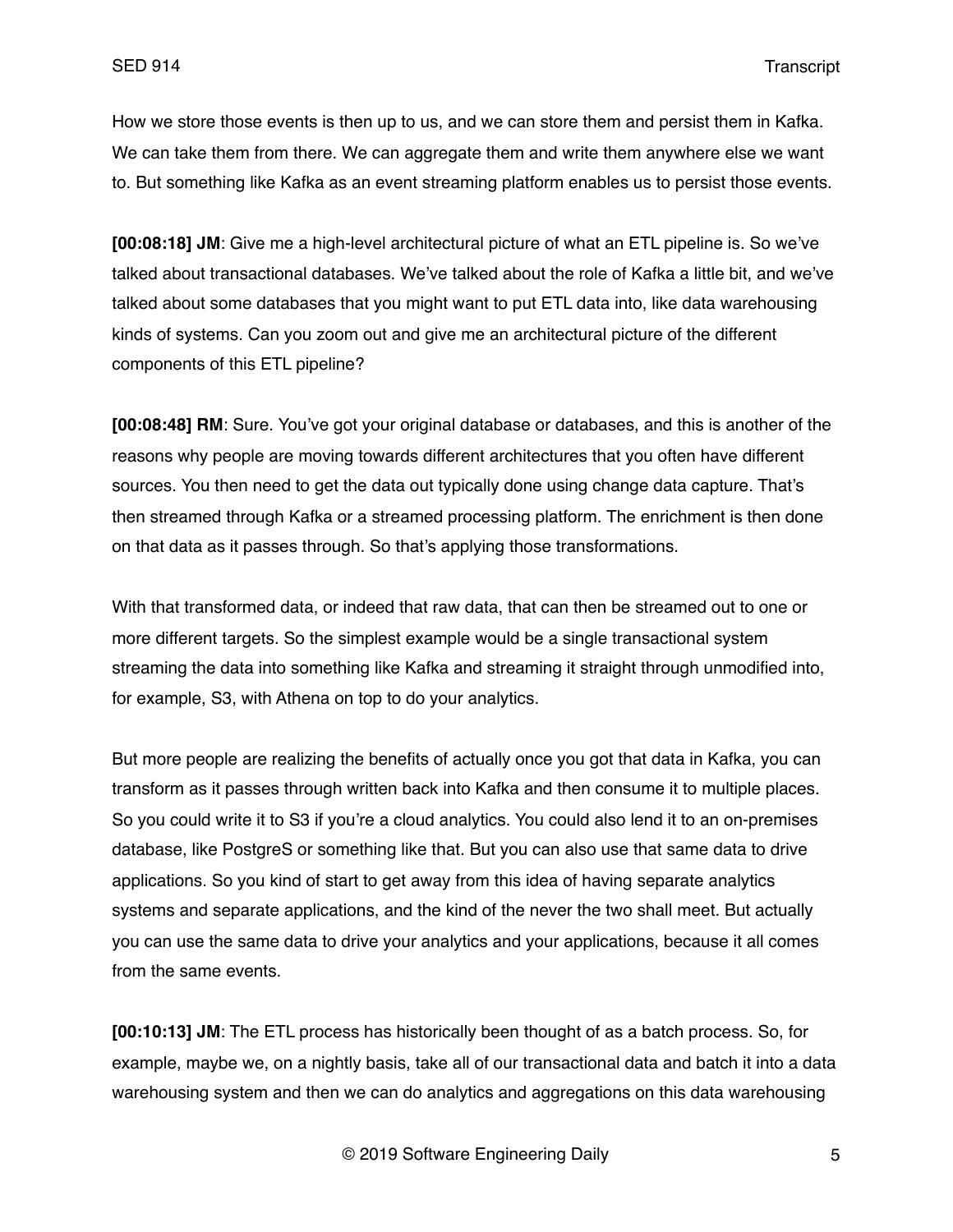system, because it's better for doing these large scale queries. Of course, there're a number of problems with this batch approach. One, as soon as you decide where your batch is going to be, you are going to start losing data that has happened since the batch. Two, if you want to build up-to-date applications on top of that analytical processing system, then it's going to be outdated. I mean, there are other problems with the batch mode of thinking. Can you explain why ETL makes more sense as a streaming process, as a constantly updated process rather than a batch system?

**[00:11:16] RM**: I think the answer to that is to turn it around on its head and to say, "Well, why would you batch it up? Why would you wait an artificial period of time before you process your data that happened?"

In the old days that was because while we had to wait for the shops to shut their doors and the point of sales around that reconciliation and to send the data to a mainframe because of all these technical reasons. Nowadays, we don't have those technical limitations. We have the ability to process data as it happens with all of those business benefits of having an up-to-date fresh view of the data that can drive up-to-date analytics, but also drive transactional applications. We don't have to segregate the processing and say, "Over here we have some stale data for analytics. Over there we got a separate hookup for applications needing the realtime data." Hooking into that transactional database directly and having two hits on that source data. We can actually take the events as they occur and we can use them to drive both analytics and applications.

**[00:12:16] JM**: What does the streaming ETL workflow look like in contrast to a batch ETL workflow?

**[00:12:24] RM**: So in some senses, it's the similar concept. You've got brining your data in. You've got cleansing it. You've got joining it, enriching it, aggregating it. Some of the differences are around how you handle things like time, because in a batch, you know what your time window is. It's once a day or once every hour, and it's clearly defined.

With streaming ETL, you need to reason more clearly about time. Are you talking about the event time, or the system time, and also the time windows that you apply to the data. But by and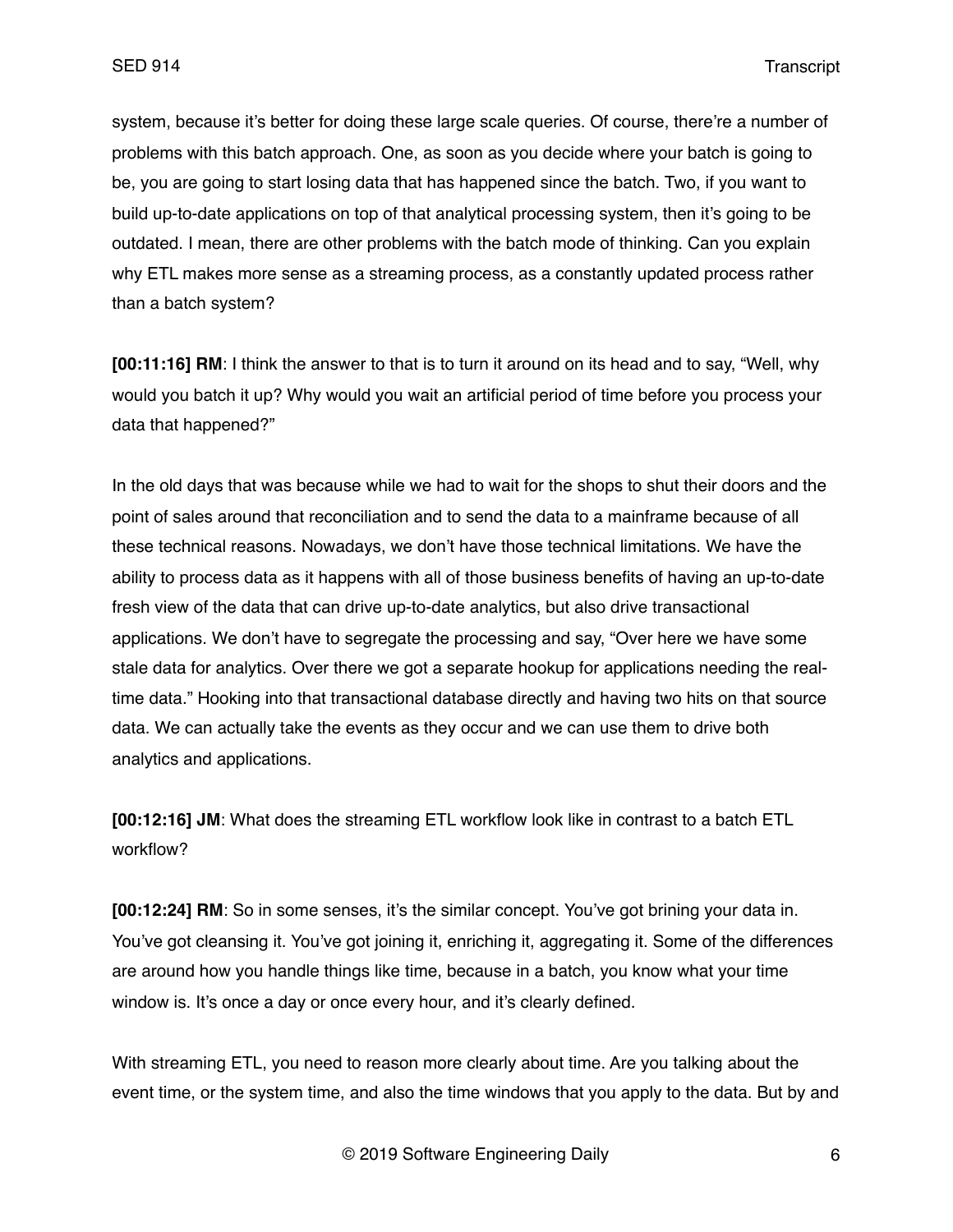large, once you've kind of understood the concepts of the streaming components of it, it's still the idea of taking some data, applying the standard analytical processes to it. So conform your dimensions and enrich it and so on and put it somewhere else, or indeed, drive analytics directly from that stream processing system.

**[00:13:11] JM**: So if you have this data in a data source, like a transactional database. Maybe it's in Mongo. Maybe it's in PostgreS database. You want to do some stuff to that data. You want to perhaps put the change data capture log into Kafka and then you want to do additional processing on that data. Can you describe the process of getting that data from your transactional database into Kafka? Give the engineering breakdown of what I need to do to do that.

**[00:13:46] RM**: Sure. The technique you're going to use is change data capture, and there're actually two different types of change data capture, CDC. The one which most people think of when you say CDC is log-based change data capture. Going against the transaction log of the source database. Taking the events from the transaction log. But there's also query-based change data capture, and this is where you pull the source database to try and determine what's changed since you last polled it.

So both ways of finding out what has changed with different pros and cons. So log-based change data capture gives you much greater fidelity of the data. Every single change in a particular database or a table is captured, every delete, every update, every insert. If you use query-based change data capture, it's much easier to set up, but it means that you're going to miss certain elements of a data. You can't capture delete, because you can't query a database for data that doesn't exist anymore. You're also going to potentially miss changes to the same record that occurred multiple times within the polling window. So you poll the database every five seconds and the data changed four times within that five-second window, you only captured the latest state. You don't capture those in between changes.

So then it comes down to, "Well, what are you using that data for?" If all you want to do is mirror the state of your database over to a target data store for analytics maybe, perhaps it doesn't matter. But if you're looking to create event-driven applications based on the state changes within the data every time a customer is created, every time their address has changed, every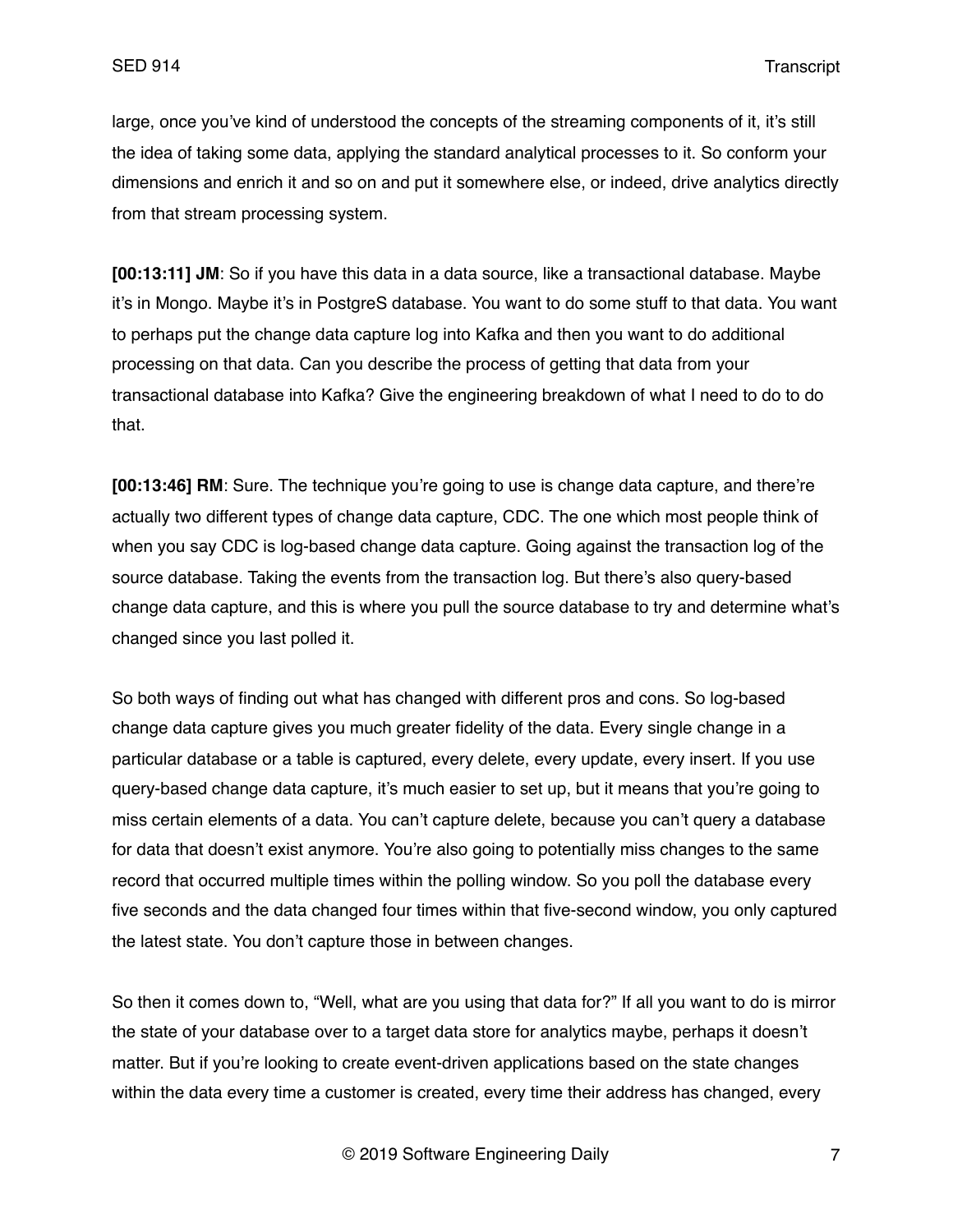time an order status changes and so on, then you're going to want to use log-based change data capture, because then you capture every single event after the databases transaction log.

**[00:15:29] JM**: Once that data is in Kafka, how do you make use of it?

**[00:15:35] RM**: You can take that data from Kafka and you can stream it straight through to a target system. So the way that we typically do integration with Kafka on other systems both inbound and outbound is using Kafka Connect. So Kafka Connect is part of Apache Kafka. It's one of the APIs within it and it's configuration file base. You don't have to write any code or such, and it lets you do streaming integration. So you can stream data in using CDC, for example, into Kafka. You could stream that data straight out to a target system. So you can say I'm going to capture every single change from our source system. I'm going to land all of those events down to S3, or up to S3, or to BigQuery, or to a local PostgreS, or Oracle instance. Wherever you want to put that data, you can do it straight through using Kafka Connect.

You can then also process that data within Kafka using stream processing technologies such as Kafka Streams, which again is part of Apache Kafka. Using something like KSQL, which is a streaming SQL project working with data within Apache Kafka, and the outputs of those stream processes go back into Kafka topics, which can then be synced using Kafka Connect down to target systems. All those topics can be subscribed to by applications that you write that want to use that data.

## [SPONSOR MESSAGE]

**[00:16:58] JM**: Looking for a job is painful, and if you were in software and you have the skillset needed to get a job in technology, it can sometimes seem very strange that it takes so long to find a job that is a good fit for you.

Vettery is an online hiring marketplace to connects highly-qualified workers with top companies. Vettery keeps the quality of workers and companies on the platform high, because Vettery vets both workers and companies. Access is exclusive, and you can apply to find a job through Vttery by going to vettery.com/sedaily. That's V-E-T-T-E-R-Y.com/sedaily.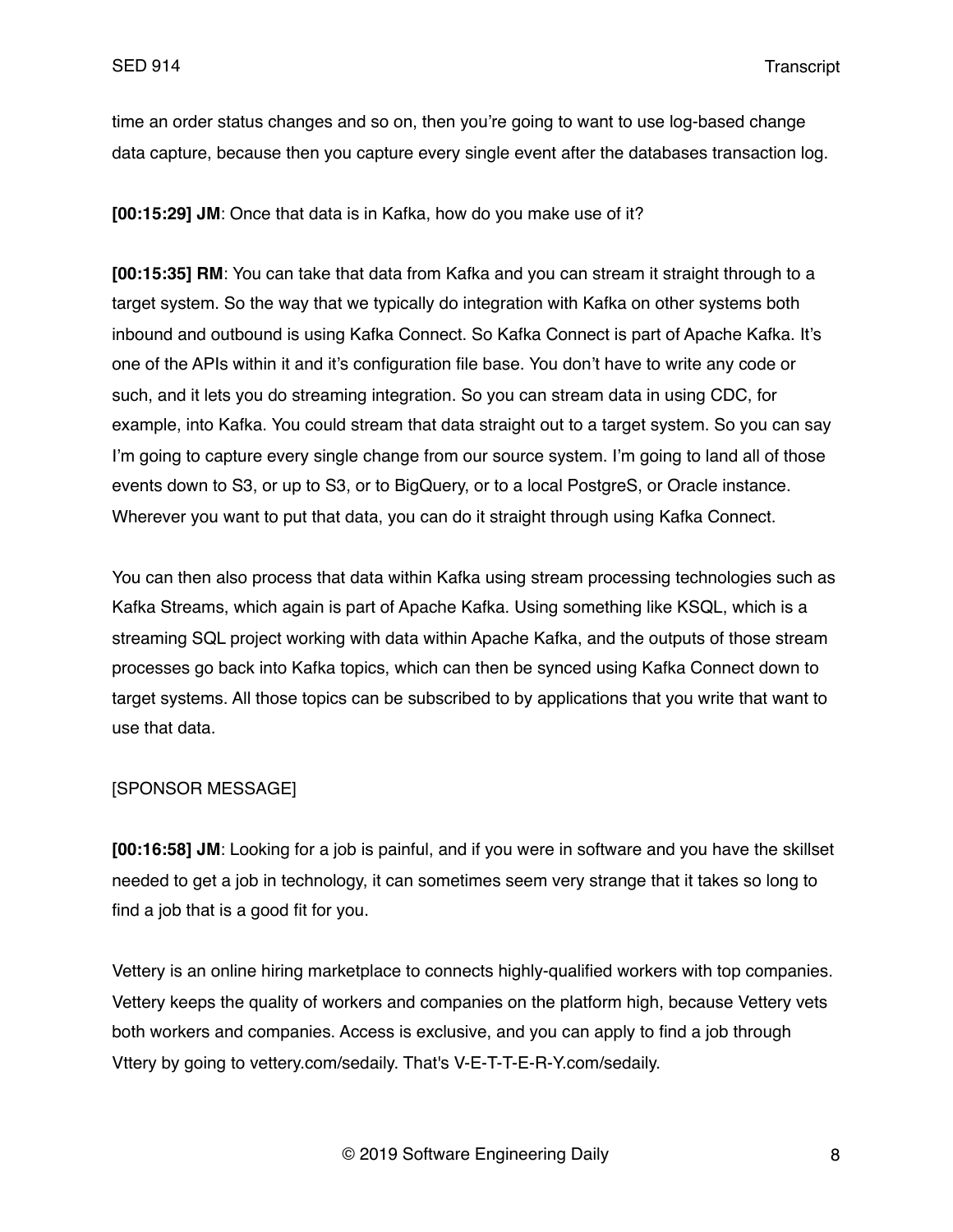Once you're accepted to Vettery, you have access to a modern hiring process. You can set preferences for location, experience level, salary requirements and other parameters so that you only get job opportunities that appeal to you. No more of those recruiters sending you blind messages that say they are looking for a Java rock star with 35 years of experience who's willing to relocate to Antarctica. We all know that there is a better way to find a job.

So check out vettery.com/sedaily and get a \$300 sign-up bonus if you accept a job through Vettery. Vettery is changing the way people get hired and the way that people hire. So check out vettery.com/sedaily and get a \$300 sign-up bonus if you accept a job through Vettery. That's V-E-T-T-E-R-Y.com/sedaily. Thank you to Vettery for being a sponsor of Software Engineering Daily.

### [INTERVIEW CONTINUED]

**[00:18:47] JM**: Once you have your Kafka data pipeline setup, does it constantly update and then you can reliable have those syncs, the read side of this data pipeline? Is this data going to be constantly updated?

**[00:19:04] RM**: That's right. As an event comes into Kafka, it will get streamed out. If you're not doing any processing on it, it will get streamed straight out to the target. So if you're using something like Elasticsearch, for example, you're going to see that almost instantaneously. You can also have you aggregates populated that way. As long as your target system allows itempotent updates, then your aggregates will update in place. So if you're building an aggregate of what are my current sales within the last hour, for example, then the aggregate key, the value for that key will get overwritten each time and will just increase per hour. Any late arriving data would also get updated against the appropriate key as well.

**[00:19:41] JM**: Okay. So you've given another example here of a search system. So you could see potentially taking your transactional data store, and if you wanted to have search indexes created against that transactional data store and you want to have those search indexes constantly updated, you could have the change data being buffered from your transactional data store into Kafka and then you could have your search system reading from Kafka and updating its search indexes.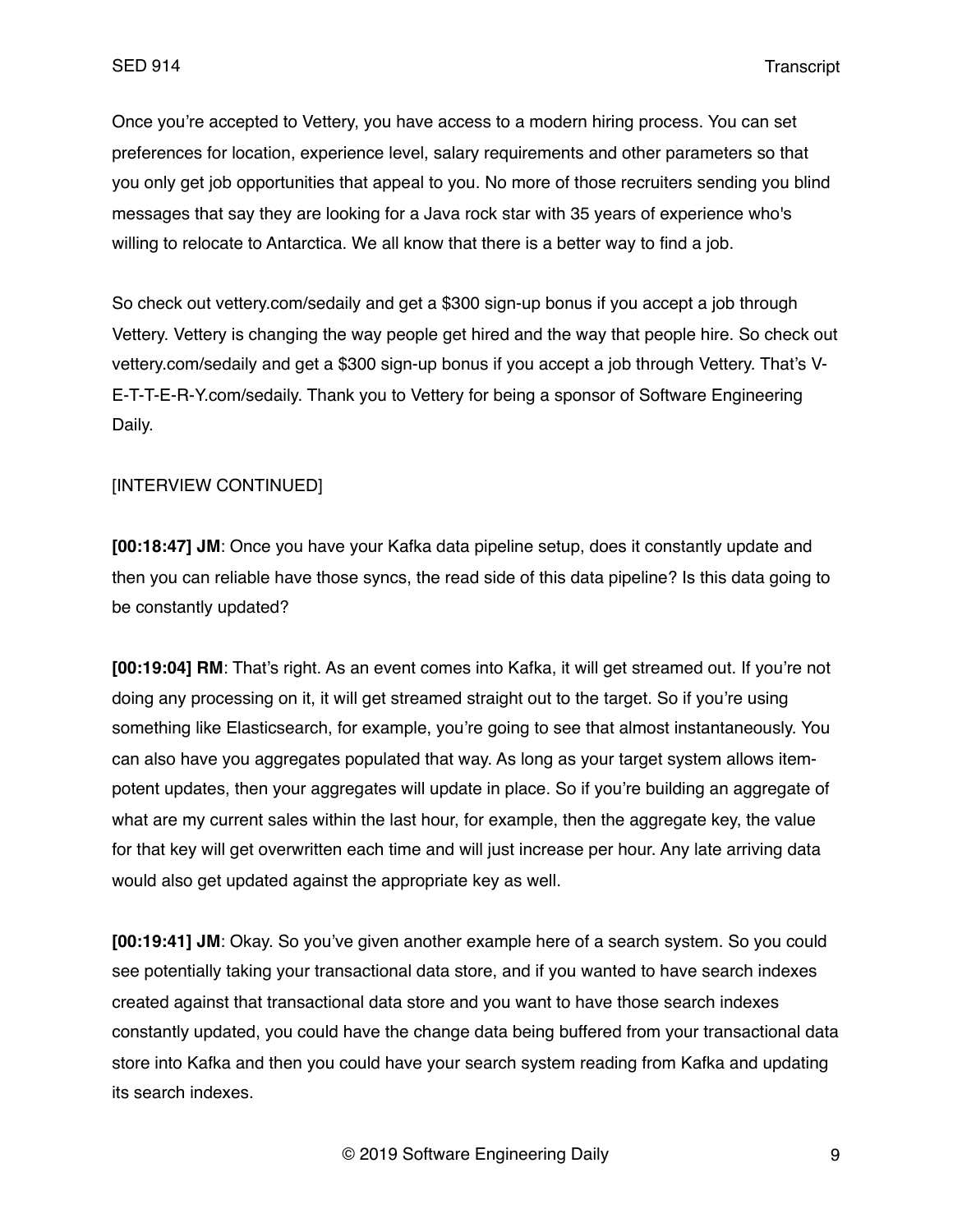**[00:20:12] RM**: Yes, absolutely. Again, that's one of the common use cases for Kafka, because since Kafka persists its data for as long you want it to, whether that's forever, whether that's for 10 minutes or based on a certain amount of size. You persists that data in Kafka and you can use it multiple times.

For example, you populate your search index. If you search index goes bang or if you want to scale it out and populate additional instances, you replay that data from Kafka down to the target. But you're also updating it constantly from the source system so it gives you that ability to populate and maintain those caches. But that same data that you're using to populate your search indexes, you can also be using that same data to populate a graph database or an analytics database. However you want to use that data, you can use it multiple times from that same topic in Kafka.

**[00:21:02] JM**: I want to ask a question here, why do we actually need Kafka? If we're just trying to get our data from a transactional data system into a data warehouse or trying to get our data from a transactional system into a search index, why not just throw that data straight into the search index or straight into the data warehouse? Why do we need this middleware of Kafka?

**[00:21:23] RM**: That's a good question and it's one that does come up, because on the surface of it, it seems like, well, that's the obvious thing to do. We're introducing apparently additional complexity by using Kafka in the first place.

The answer is that it's never just one pipeline. It's never just the set of data is used in this one place over there. It's always, "Well, this data here needs to populate a search index, and we want to use it for analytics, and we want to share it with this other department, and we want to use it to drive this application."

So you have two options. You use something like Kafka, which lets you take a real-time feed of those events from the source system and use it multiple times concurrently against different target applications and consumers, or you start to rebuild yourself a spaghetti architecture by taking the data from a source system to one place, copying it to another and making it available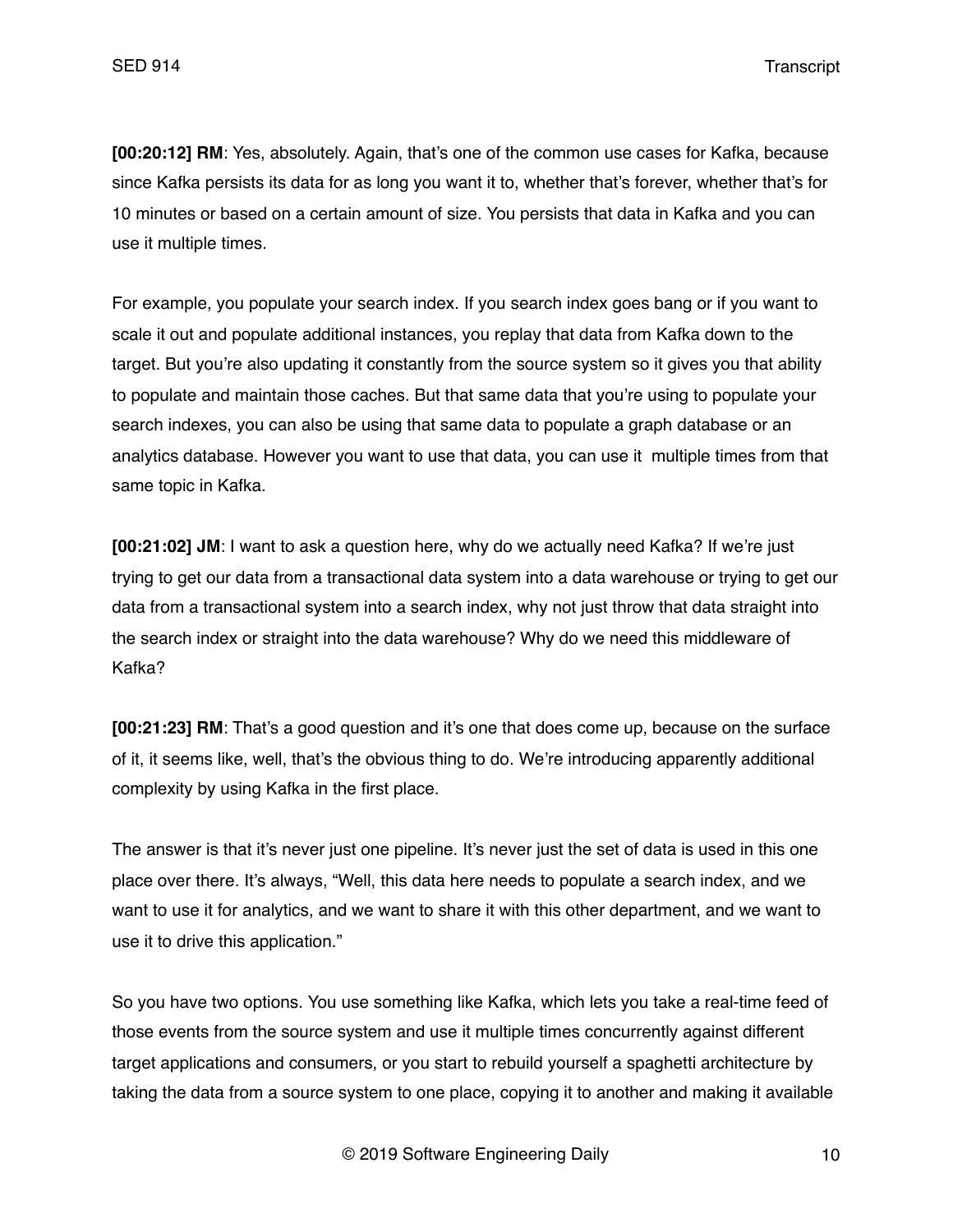to another and hooking all these different dependencies together, which then makes it very difficult to change any of those pieces to scale them out. If you want to replace one of those or remove one of them, you have all of these nasty dependencies.

So Kafka lets you decouple those dependencies. It also gives you many additional benefits, like providing buffering between your source and targets. So it does make a lot of sense once you actually start examining the alternatives to using it.

**[00:22:38] JM**: One other thing that you can do in Kafka is data enrichment. So if I buffer my change data capture log into Kafka, I can have data enrichment processes running over that data that's in Kafka. Can you explain the role of data enrichment?

**[00:23:00] RM**: Sure. So this lets you take events as they come in which are going to be from any source system or application. So it could be stuff happening in a database. It could be applications writing directly to Kafka. Those events, you can then start to process. You can start to cleanse the data as it comes on and filter out by records. You can start to reshape it and modify the schemas. You can start to join it to other data. That could be data from a different database, from a different system, from a flat file, from another application. But because it's all in Kafka, it can then be worked with together regardless of where it came from. So you can start to join in and enrich your data. You can start to concatenate and create derivations of that data and doing it all within Kafka.

**[00:23:42] JM**: The processing of data within Kafka is often done through a system called Kafka Streams. So stream processing is the act of doing changes to streams of data that are coming into your system. There's a large number of ways that you can perform stream processing. You could just set up a simple Python script to just read data off of Kafka and make some changes to that data and write it back to Kafka. You could use a distributed streaming framework like Flink. You could use Spark streaming, or you could use Kafka Streams. Why should people use Kafka Streams or could you present some of the different alternatives that people can use to do streamed processing against data in Kafka?

**[00:24:33] RM**: Sure. There are various different ways to do it, as you said, and you listed some of the common ones there. To an extent, there's not one right one. There's going to be technical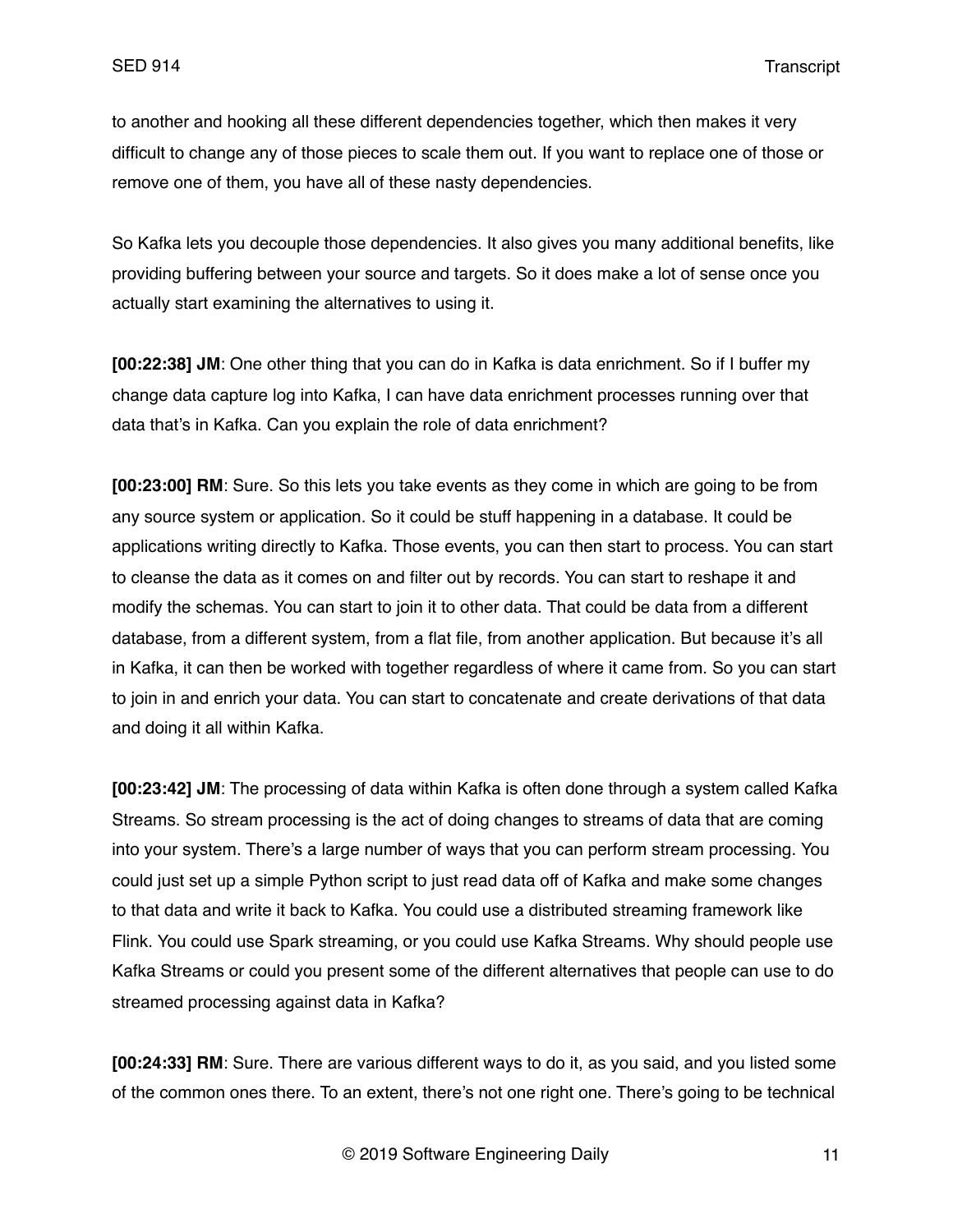reasons why you may choose one over the other. There's also going to be pragmatic reasons, like scales and experience. But Kafka Streams, it's part of Apache Kafka. It's a Java library. So you just bring it into your existing applications.

By being part of Apache Kafka, it benefits from much tighter integration when it comes to things like security, things like transactional processing in exactly one's semantics. So those are some of the reasons why often people start out on a greenfield project just using Kafka Streams, because it makes a whole ton of sense. If they already have things like Flink in place or they already are massively brought into Spark streaming, they may well choose to use those unless they hit up against some of the technical limitations, which think, "Well, actually we'll reevaluate this and we're going to use Kafka Streams."

One of the other common ways that people do stream processing using Kafka is using KSQL, and this doesn't require any coding or such at all. That's just using a SQL type language to interact with a data and declare stream processing applications. So that means no Java, no setting up kind of Spark clusters and stuff like that. So it's another good route that people do often take.

**[00:25:52] JM**: When we're taking the change data capture log from our transactional database and we're getting it into Kafka and we're going to use that change data capture log to update sync databases, are we getting the entire database? Are we getting the entire change log into Kafka? That sounds like putting a lot of data into Kafka.

**[00:26:15] RM**: It depends entirely on how you configure your CDC tool. So if you're using something like Debezium, which is very good popular open source Kafka connector. It supports things like PostgreS, MySQL and so on. You simply say, "I'm interested in these particular tables." So you could put in the whole database if appropriate. But often times it'll be, "Well, I want the sales table. I want the product table. I want the customers table," and you just get the events related to those particular tables. But it comes down to how you configure the particular integration.

**[00:26:43] JM**: Let's take the search example. So like let's say I want to have my transactional database – I get a search index built over that transactional database. If I'm doing that, am I

© 2019 Software Engineering Daily 12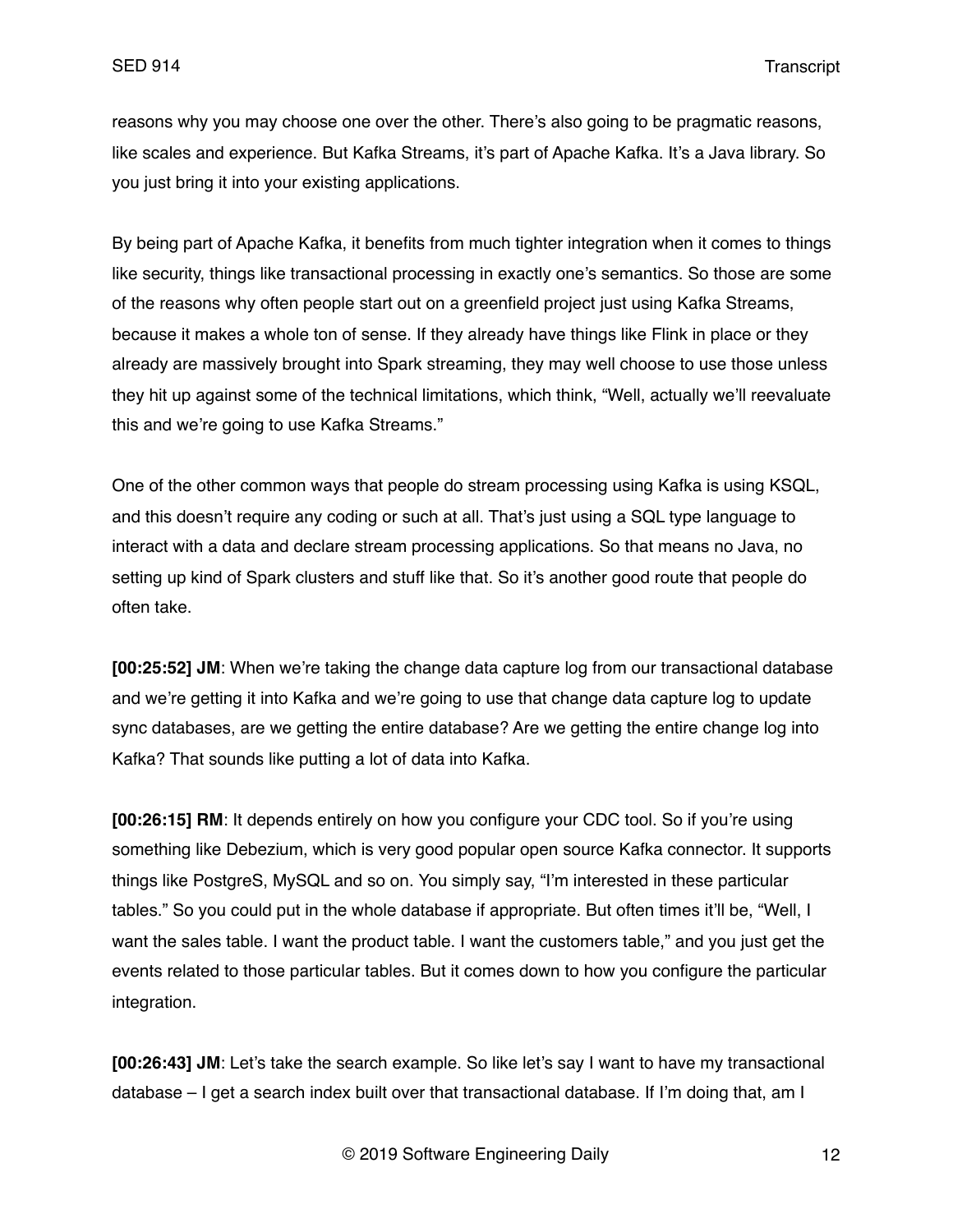starting by seeding the search index with a copy of my database or is the entire process based around that change data capture log? Do I have the entire historical change data capture log? I guess I'm wondering you want to have this search index that you're going to be updating overtime to be a reflection, to be a searchable reflection of the transactional database that you have. But when you're bootstrapping that search index, do you just take the actual database or do you just take the historical change data capture log?

**[00:27:32] RM**: So the way that many of the tools work is they'll will take a snapshot of the current database state. They record the SDN, the points in the transaction log at which that was taken. So kind of queries the system. Then from there on in, capture any of the events out of the transaction log. So it's kind of current state just through a a selector server plus transactional log from that point in using the SDN to make sure you don't miss anything in between.

**[00:27:55] JM**: Okay. Let's talk a little bit about this interface between a database and Kafka, and that's Kafka Connect. That is the interface point of how you're getting your data from one of these sources into Kafka or from Kafka into one of these syncs. Explain what Kafka Connect is.

**[00:28:14] RM**: Kafka Connect in a nutshell lets you do streaming integration between source systems on Kafka and new target systems. It's just configuration file-based. So you don't have to write any code, and it's part of Apache Kafka. So if you're wanting to get data from Kafka down to HDFS, Kafka to S3, from a database into Kafka, from Kafka to Elasticsearch. All of the possible permutations of pipelines you can think of. Almost always, you want to be doing that through Kafka Connect.

So Kafka Connect solves a lot of the problems of integration between systems. It does things like fault tolerance. It's distributed system is built on top of Kafka Semantics itself. So you can scale it out. It also handles the more tricky things, like schemas and offsets. All of the kind of things that if you decide to write it yourself, as many people unfortunately start off by doing and saying, "Oh! Well, I'll write myself a Spark job to get this data from here to here, or I'll write a Java program to get data from this database into here." All of those tricky little things, Kafka Connect has solved already. So it's a solved problem, really.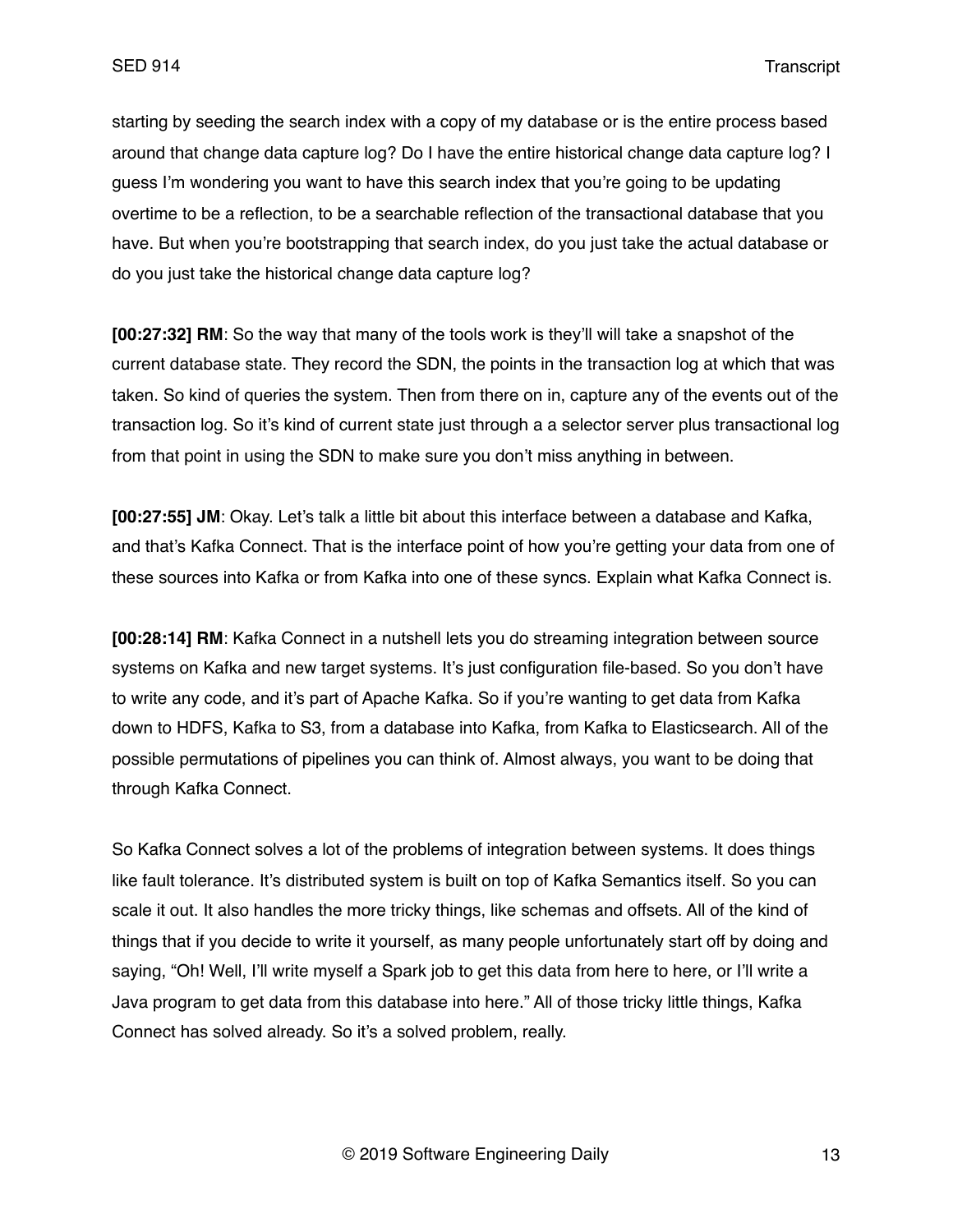It also has additional capabilities, like transforming the data as it passes through. So whilst we've talked about stream processing frameworks for the kind of the more advanced stuff. Kafka connect also has the ability of transformations on the data as it passes through, and it's called single message transforms. You can do some pretty cool stuff. You can start to mask the data or job fields or enrich them or change data types. All through Kafka Connect, all through configuration files. So it actually makes it much more accessible to many more people other than just those who are going to write a Java program or write a Spark bit of code.

**[00:29:57] JM**: Oh, that's useful. So you can do begin the transform process at the entry point of data from the source into the Kafka Connect system.

**[00:30:08] RM**: Absolutely. So, for example, if you're pulling in data from a table with hundreds of columns, which is not uncommon, and you say, "Well, actually, I only need a subset of those." You could just drop out all of the additional ones, or if you've got data coming in and it's got personally identifiable information, it's got credit cards, it's got addresses, and you don't need that data. Actually holding that data within Kafka then has additional implications. You can say, "Well, we'll just drop those columns out.

At the same time, this column over here, let's cast this and change the data type. This one over here, let's add in some metadata, some lineage information about where the information is coming from." Again, all just through configuration files.

**[00:30:45] JM**: Kafka Connect runs as a distributed process. So there's multiple nodes for a Kafka Connect process. Is it always true? Can you explain the parallelism model of Kafka Connect?

**[00:30:59] RM**: Sure. So Kafka Connect, and this is an important point to make actually, does not run on your Kafka brokers. Nothing runs on your Kafka brokers except possibly ZooKeeper and then just plenty of people that would disagree with us as well. But Kafka Connect runs separate from your brokers. You can run a single instance of Kafka connect if you want to. But as soon you want fault tolerance, as soon as you want additional capacity, you then deploy additional Kafka Connect workers and deploy them as part of the same group.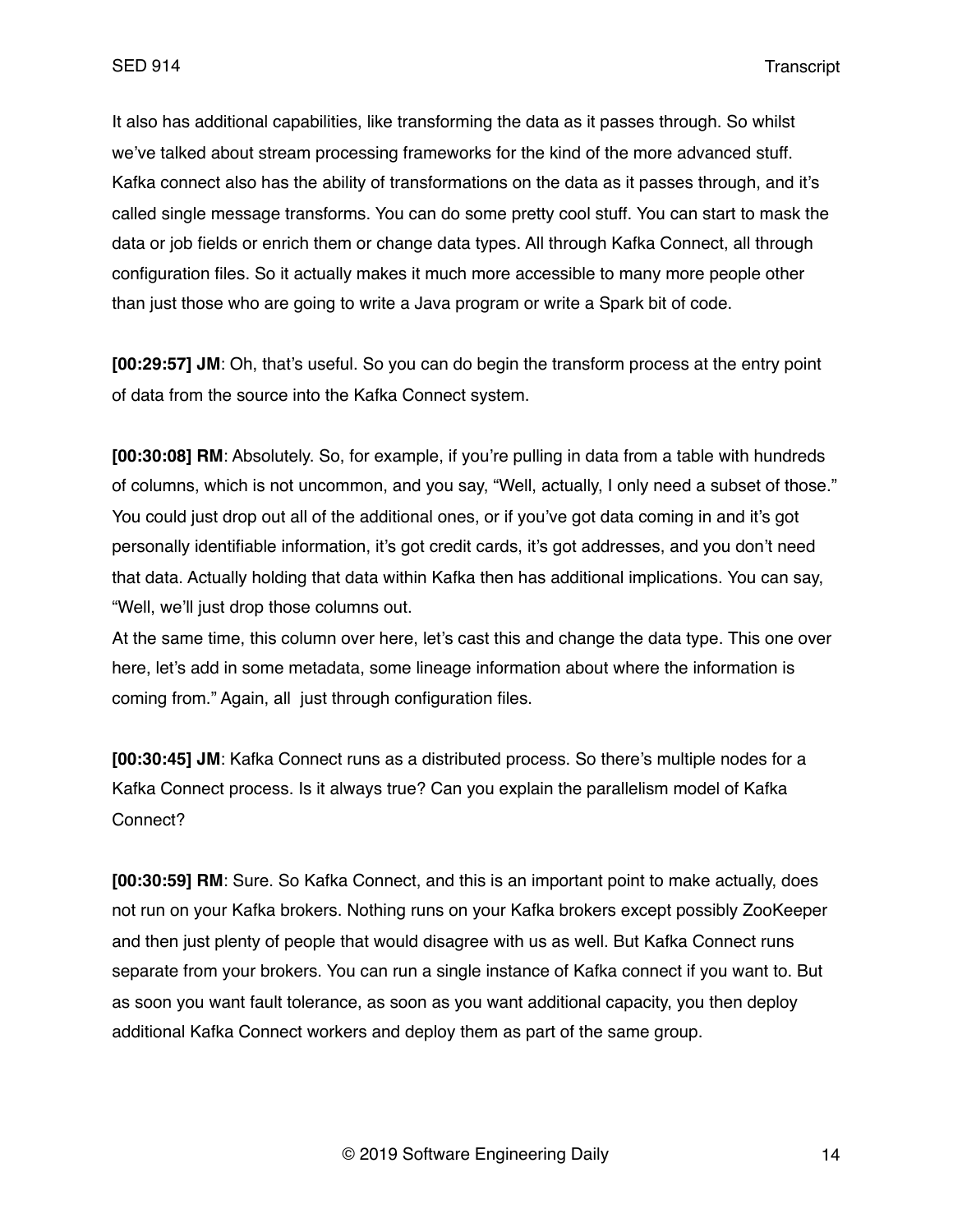Kafka Connect will then distribute the workloads across those instances. If you have a single connector, like a sync process, thus taking data from a Kafka topic out to a target, you can have multiple workers which will then form a Kafka consumer group and read that data in parallel. If you're brining in data from a database, for example, Kafka Connect can parallelize that ingest and read from multiple tables at the same time. So the parallelism is defined within Kafka Connect and lets you scale that out.

**[00:31:57] JM**: When would you need that parallelism? Is that only if you have a database that's changing really, really rapidly?

**[00:32:05] RM**: So it depends on what kind of throughput you want to get on your data. If you're quite happy, just let Kafka Connect sit there and chug through the data, then I guess you don't need us. But it gives you that ability to do so if and when you decide you want to get the data in, if the data is being created at a greater rate than is being ingested on a single worker node.

**[00:32:23] JM**: So now that we've talked through some of the finer points of this streaming ETL process, could you zoom out again and describe the streaming ETL process? Let's say I've got a transactional Mongo database. That's my source of truth database. I've scaled up overtime and now I want to build a search index on top of that database. I want to use Kafka as the middleware. Describe the end-to-end process of getting that data from Mongo into a searchable index.

**[00:32:56] RM**: Sure. There are two different answers to that. I'll give you the simple one first and then I'll come back to the second one. The simple one is you deploy Kafka Connect. You use the Debezium connector, which is a plugin for Kafka Connect. So I should have mentioned, Kafka Connect is a plugin-based architecture. So you plug in the appropriate connector for the technology. So we plug in Debezium. We use the change data capture for Mongo. That's changed the data into a Kafka topic. We can then stream that data straight through out to our search index, again using Kafka Connect perhaps with the Elasticsearch sync connector. So that's two different JSON files. The first one defines the source connector. The second one defines the sync connector.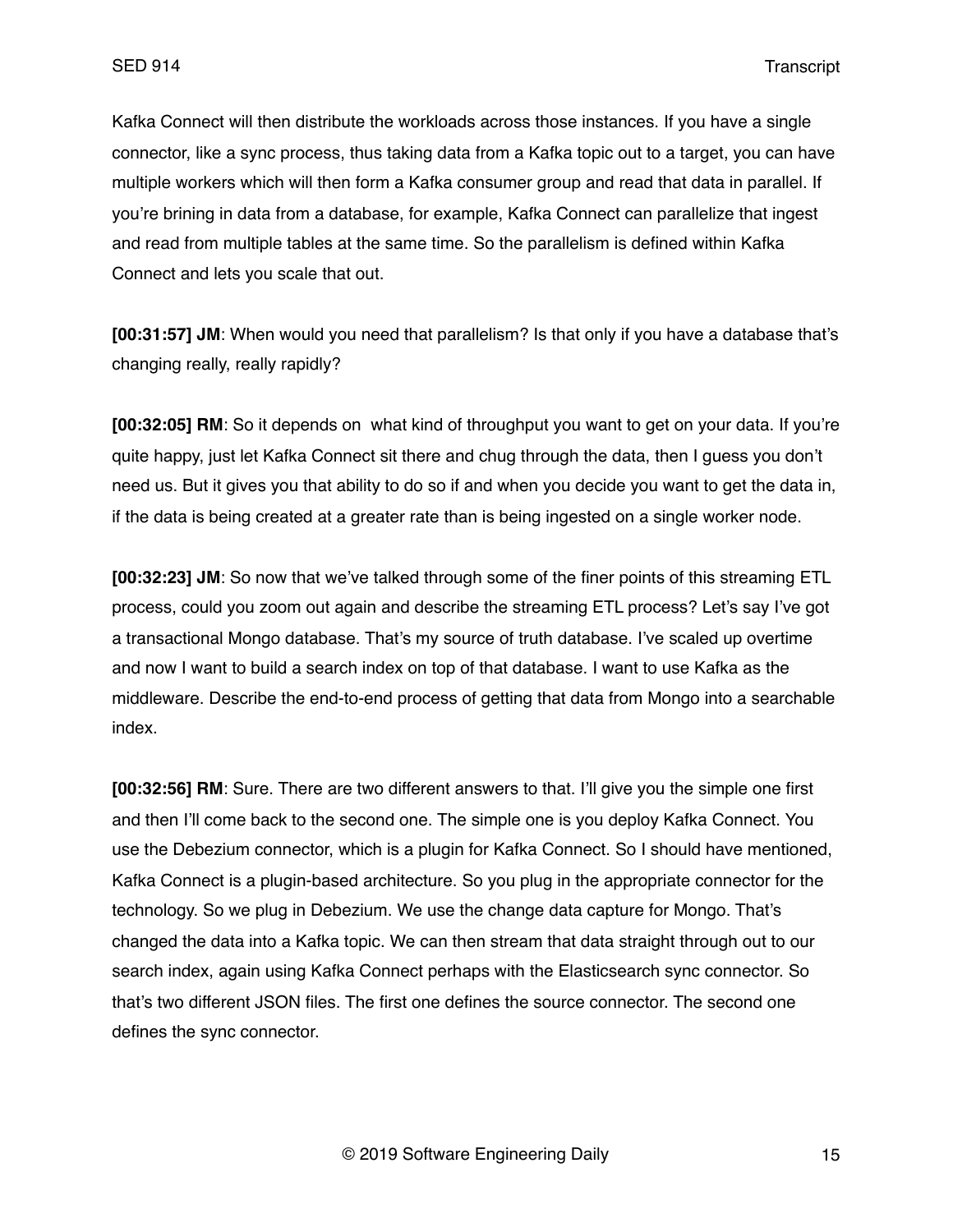In the middle if we want to, we can write some stream processing using something like Kafka streams or KSQL. If we wanted to start modifying that data dropping out records, enriching records and so on. But the simplest is simply a source connector, a sync connector.

The second answer to that is that you don't always want to use Mongo as your source of truth. You may well decide to architect your application to write your data to Kafka first, and then Kafka would write the data to Mongo as well also then on to other systems, such as Elasticsearch. So it's always worth evaluating if it's appropriate to write your target system and then ingest from there into Kafka or actually write to Kafka and Kafka pushes the appropriate systems at which you want the record of that data.

**[00:34:20] JM**: So there are all these different connectors that have been written in the ecosystem. So you've got connectors for all the different popular databases. How hard is it to write these connectors? So somebody who's sitting inside of Confluent, the Kafka company, who is writing all these integration points for the Kafka connectors?

**[00:34:38] RM**: So Kafka Connect is part of Apache Kafka. It's an open API, and there are different parts of the Kafka Connect framework that's important to understand when you start to get down to this level. The connectors themselves, which define the integration between Kafka Connect and the source or target technology. So understanding how to read [inaudible 00:34:59] for MySQL, or understanding how to send records to Elasticsearch. Then within Kafka Connect, you have these transforms which are mentioned. Again, that's an open API. You can write your own transforms in Java. There's also something called converters.

So converters separate out the business of connecting to source or target technologies from the business of how you're going to serialize your data in Kafka or de-serialize your data out of Kafka. Are you going to use something like Avro with its rich support for schemas? Are you going to use something like JSON? Hopefully you're not going to decide to just use CSV and strings, but unfortunately some people do. But those separate components make it easier to build these different connectors, and the connectors themselves simply have to worry about how do I connect to the source or target technology and interface those records, getting them in, or taking records and pushing them out.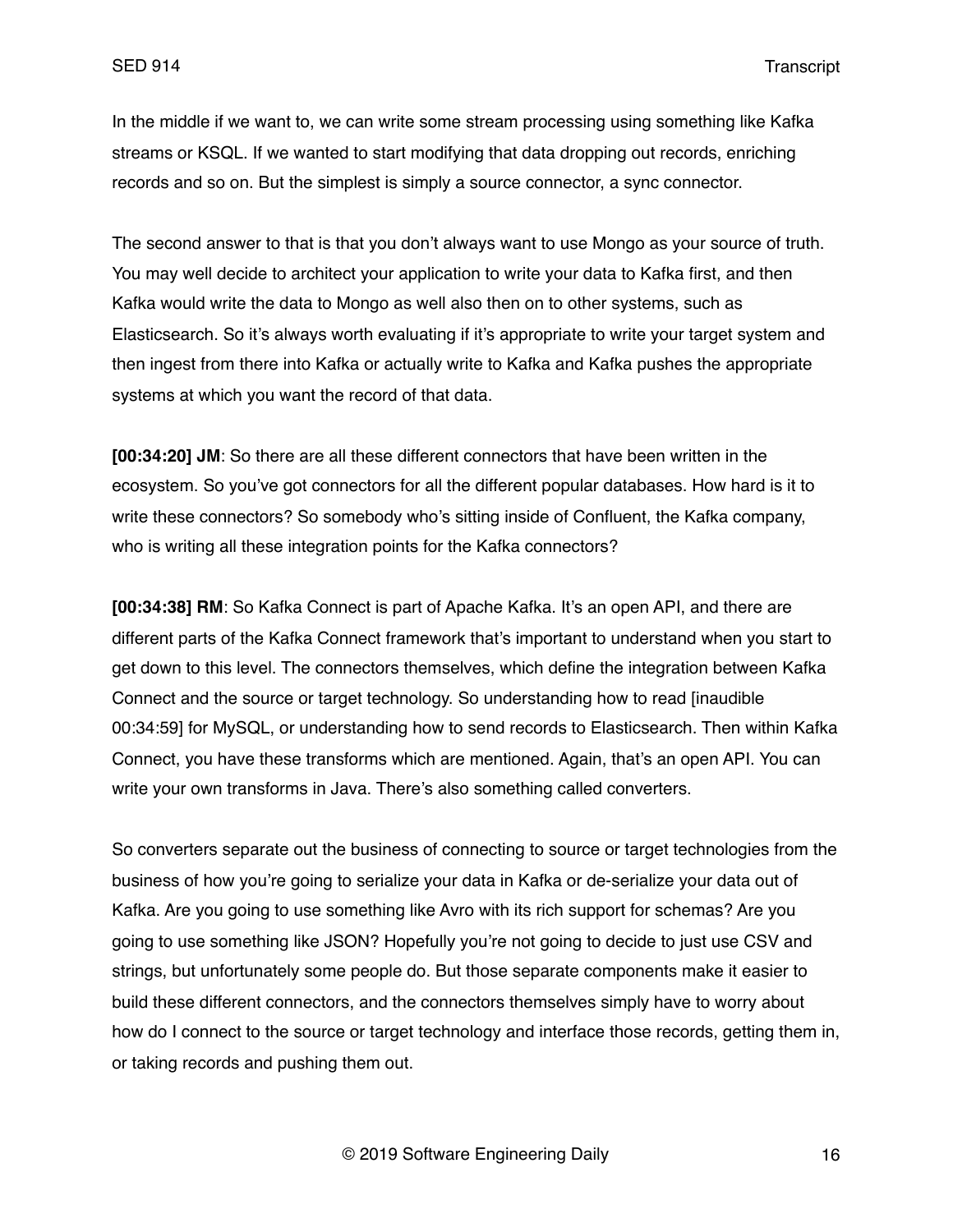## [SPONSOR MESSAGE]

**[00:35:59] JM**: As a programmer, you think in objects. With MongoDB, so does your database. MongoDB is the most popular document-based database built for modern application developers and the cloud era. Millions of developers use MongoDB to power the world's most innovative products and services, from cryptocurrency, to online gaming, IoT and more.

Try MongoDB today with Atlas, the global cloud database service that runs on AWS, Azure and Google Cloud. Configure, deploy, and connect to your database in just a few minutes. Check it out at mongodb.com/atlas. That's mongodb.com/atlas.

Thank you to MongoDB for being a sponsor of Software Engineering Daily.

# [INTERVIEW CONTINUED]

**[00:36:55] JM**: We're talking here about using Kafka as this middleware data platform that we're going to be building additional data systems on top of. In some ways, I see Kafka as replacing some of the roles of the "data lake". The data lake is the term that has historically been used for HDFS or perhaps for S3. The place where you're dumping all your data and then you may suck in that data and do things with it later on. Do you see people reconfiguring the way that they frame their data platform by replacing some of the roles of the "data lake" with Kafka?

**[00:37:40] RM**: Yes, I think that's a good way to look at it. I think there's still and always will be a role for having a bunch of data sat around, whether it's in S3 or even just in relational database that people can go to and run ad hoc queries and just kind of generally munge around with. Where I think people are correctly realizing that this makes less sense, is when they're then hooking it up to other systems. So I would say a distinct anti-pattern would be taking transactional data, writing it to HDFS, to S3, and then writing other systems which use that data. Those systems should be taking the data from Kafka, which should be hooked up to the transactional system.

I supposed it's the ad hoc nature of the data lake support. So I think that's still a valid use case. When you replay data out of Kafka, it's done so sequentially. So it's fantastic for using to drive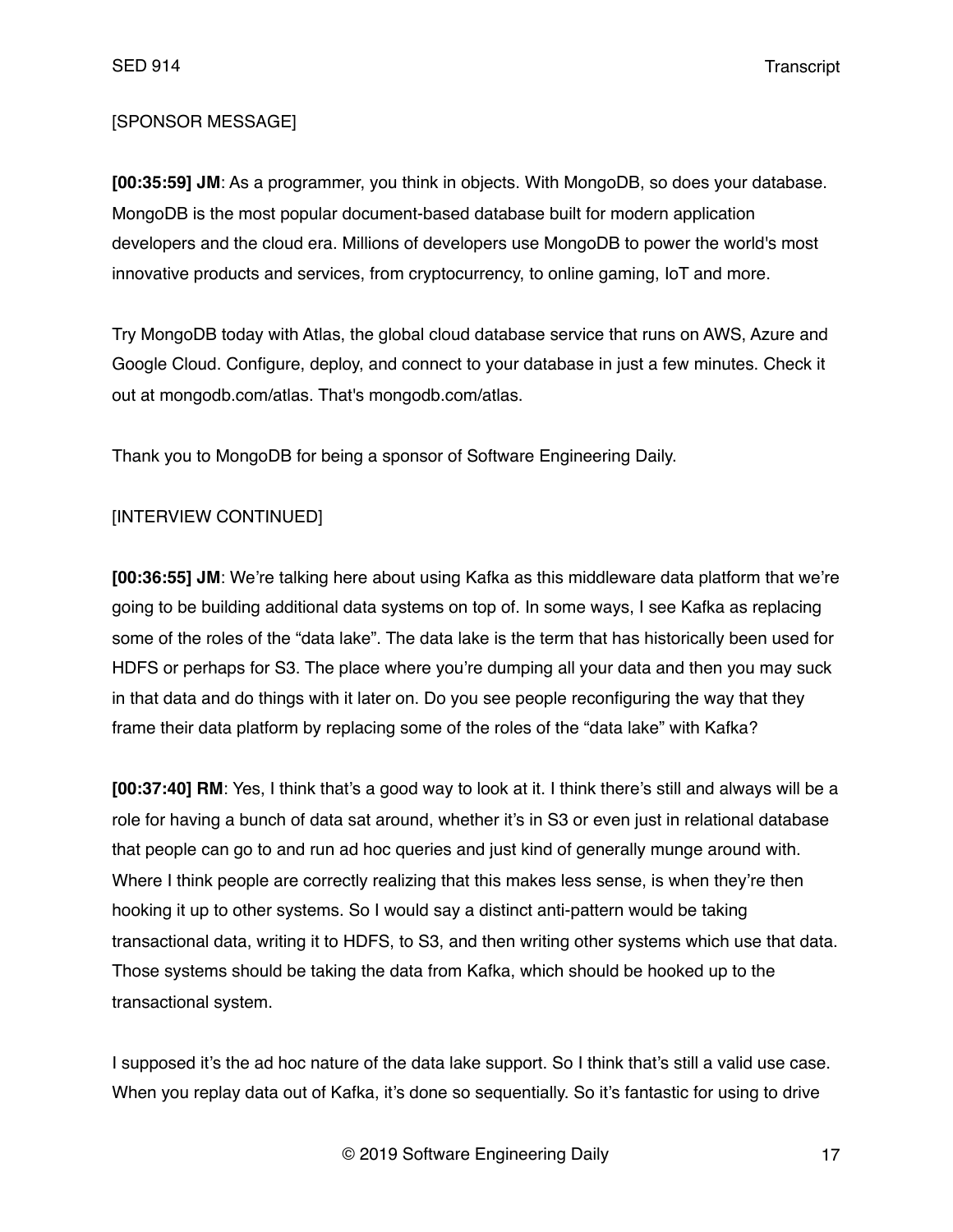applications. It's fantastic for populating target systems. If you're doing the equivalent to a full table scan, that's not going to perform so well. There are other systems which are more suited to that kind of access pattern to the data.

**[00:38:43] JM**: Tell me more about how people with late stage data systems where they've already got a data lake set up. How are they augmenting their data platform system with Kafka? Are they moving certain workflows away from a data lake-centered workflow towards one that is centered around Kafka? Just tell me that's how evolving.

**[00:39:10] RM**: I think generally the adaption patterns of Kafka start off with particularly use cases. This is not a rip and replace approach really with the technology, because I think like you mentioned earlier, people quite will say, "Well, I've got this system and this system. Why don't I just connect them to each other?"

You start to realize the benefits of it when you have a driver perhaps from needing the events themselves, when you need the near real-time nature of those events. So different use cases with prompt the adaption of Kafka, and then once Kafka is in place, it's used to kind of just tends to accelerate and people realize the benefits of being able to hook in to the system as the source of data for their applications for populating their systems instead of having to hook up these kind of spaghetti architectures from place to place to place. So it tends to evolve on top of what's there already rather than necessarily rip and replace and kind of get rid of existing things.

**[00:40:04] JM**: The replacement of a spaghetti architecture, this is something that pub/sub systems have been solving for a longtime. We've had older pub/sub systems for Kafka and they have solved something similar where you have a producer. You have a number of consumers that want to see data from that producer, and the way that an architecture often starts is you've got a producer that is sending messages directly to each of these consumers. By creating a pub/system, you centralize that logic and you allow it to be more easily propagated, because you just say, "Hey, I'll publish a message to this pub/sub system," and then all the necessary consumers can read from that pub/sub system as they need to. Why did Kafka take off? Why was Kafka able to supplant some of the legacy pub/sub systems? What did Kafka do differently than the other pub/sub systems?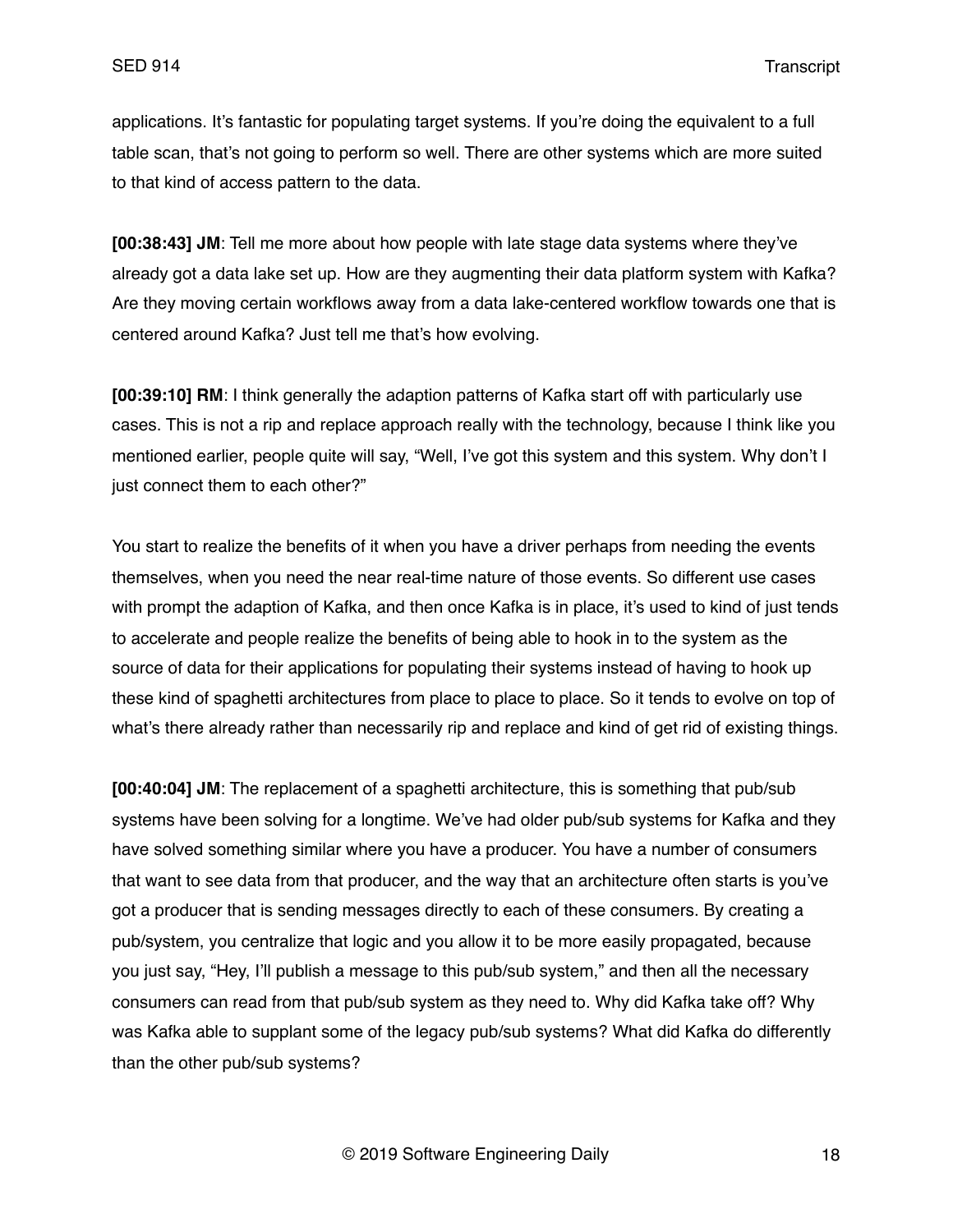**[00:41:09] RM**: I think one of the bickeries in this is the fact that it's a distributed system. So it scales and doesn't have the issue of the many of the previous ones in which you would end up with having to create multiple instances or kind of hub and spoke architectures with the associated problems.

The fact that at its heart it's this distributed commit log. It's a very, very simple concept that events are up-ended to this end of the log and anyone can read from that log from any particular offset and scan through and consume the messages rather than having to have subscribers in advance declaring that they want to receive messages. So, again, supporting the scalability side of things.

I think the fact that Kafka itself has these abilities to do processing as well means that you can do more within it. The other thing is that Kafka is based around events. Events are different from messages. Events give you the stability to share a notification as well as state. So not simple a message saying someone bought something and it's a transient message that's been deleted and you have to persist that state somewhere else, usually in a database and things get messy already.

An event, so someone bought something and here's what they bought. If you have the events, you can reconstitute the state. Within Kafka Streams, within KSQL, you have the concept of a table, and a table actually comes from a Kafka topic. It's simply saying, "Looking across these keys, what's the current state?" We can aggregate across those. So Kafka becomes your source of truth in what happened in your business. You can take that data and put it somewhere else as your secondary copy, but your master view of the data can actually come from those events. So I think it's simply more powerful, more scalable than what was there previously.

**[00:42:54] JM**: You've written about other patterns, patterns that we've not explored yet. One pattern that I've seen you write about is bout ingesting sys logs into Kafka. Can you explain what a sys log and why it might be useful to ingest those into Kafka?

**[00:43:10] RM**: Sure. This is already an interesting one. It came from a home setup and a server, I was playing around with and different virtual instances within it. I thought, "Will it be useful to just take all of the sys logs?" So whatever is generated by the system and any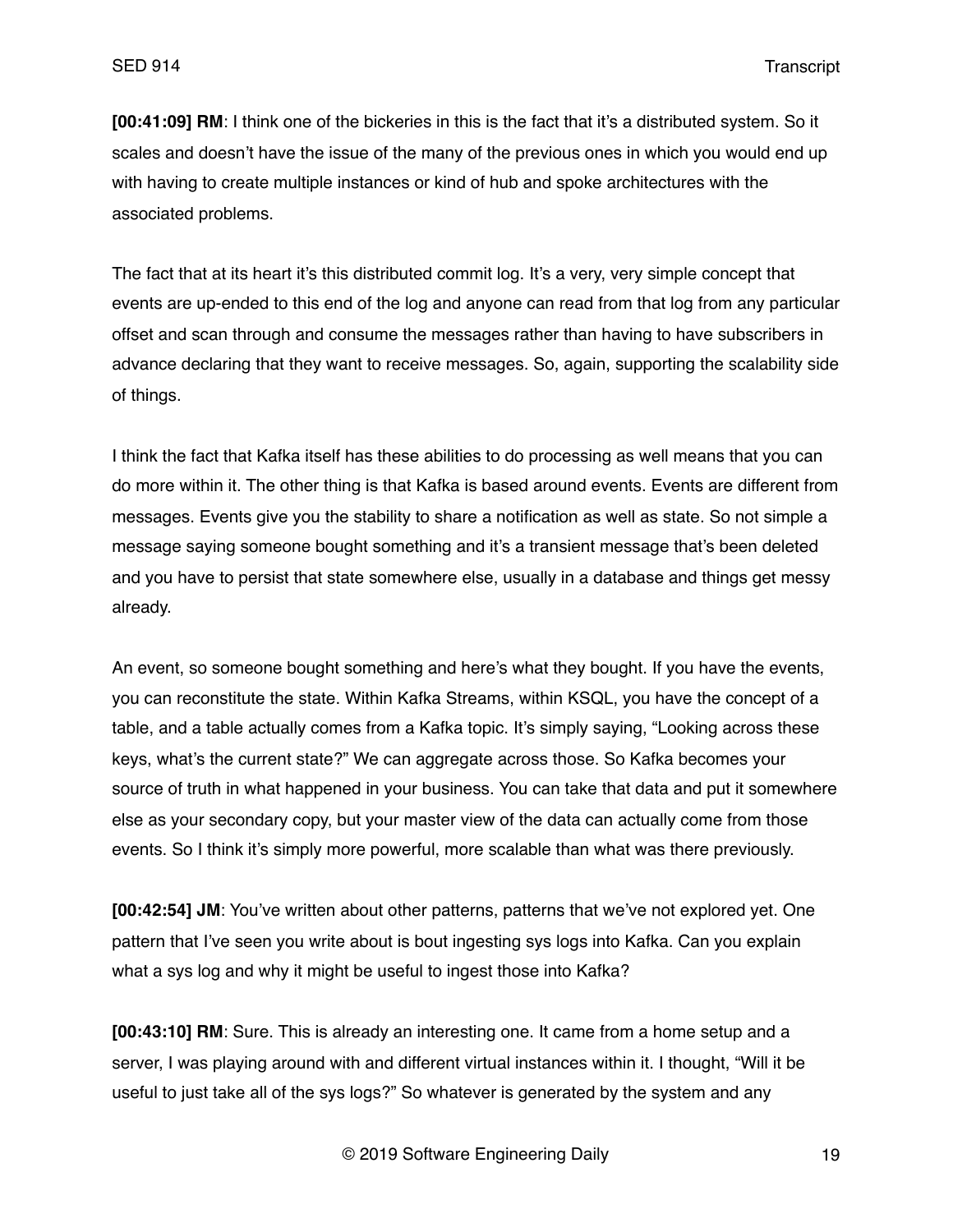applications on the system writing to the local log to be able to centralize those logs and then start to be able to inspect them and process them.

So often times there's a lot of background noise. But I found it interesting to tape a home server, it's connected up to the internet to see how often you got brute-force SSH attacks against it. By taking those sys log events, stream them into a Kafka topic and then writing some stream processing against that. I could start to analyze what was happening. Because it's event-driven, I could then generate alerts from that and just let push out notifications saying, "Hey, in the last five minutes there have been 10 attempted accesses to the server."

Again, this is just written using Kafka Connect. In this case, using KSQL. So I didn't have to write any code to do that. Kafka Connect sits there and it lessens for sys log connections. Get writes into a Kafka topic. KSQL takes that Kafka topic, it processes it, it filters it for certain conditions such as the string you get in sys log when there's an SSH attempts and then performing the aggregations on top of that. Then that's writes back to a Kafka topic, which Kafka Connect then hooks up and pushes out the notifications on.

**[00:44:32] JM**: Is Kafka more broadly useful as buffer or a middleware system for log data?

**[00:44:39] RM**: It's certainly is. It's used in so many different ways, because it is so flexible and adaptable. So I mentioned earlier on the idea of database offload. That's one of its huge use cases. But it's also widely used for this idea of aggregation, log centralization, processing, because you can do that processing on the events as they arrive.

**[00:44:59] JM**: You've also written some about how Kafka can fit into a data pipeline that also includes data warehousing tools. So Google BigQuery. Maybe you've got Snowflake at the end of this. Can you describe some patterns around involving Kafka with your data warehouse?

**[00:45:18] RM**: Sure. So wherever your data is coming from, whether it's coming from a straightforward relational system that you've got on-premises, whether it's from a cloud-based platform. Whether it's from your own applications writing into Kafka directly, you have your transactional events in Kafka. You can then enrich them and transform them as you want to. Then Kafka Connect can push that data to the appropriate analytics platform. So it can push it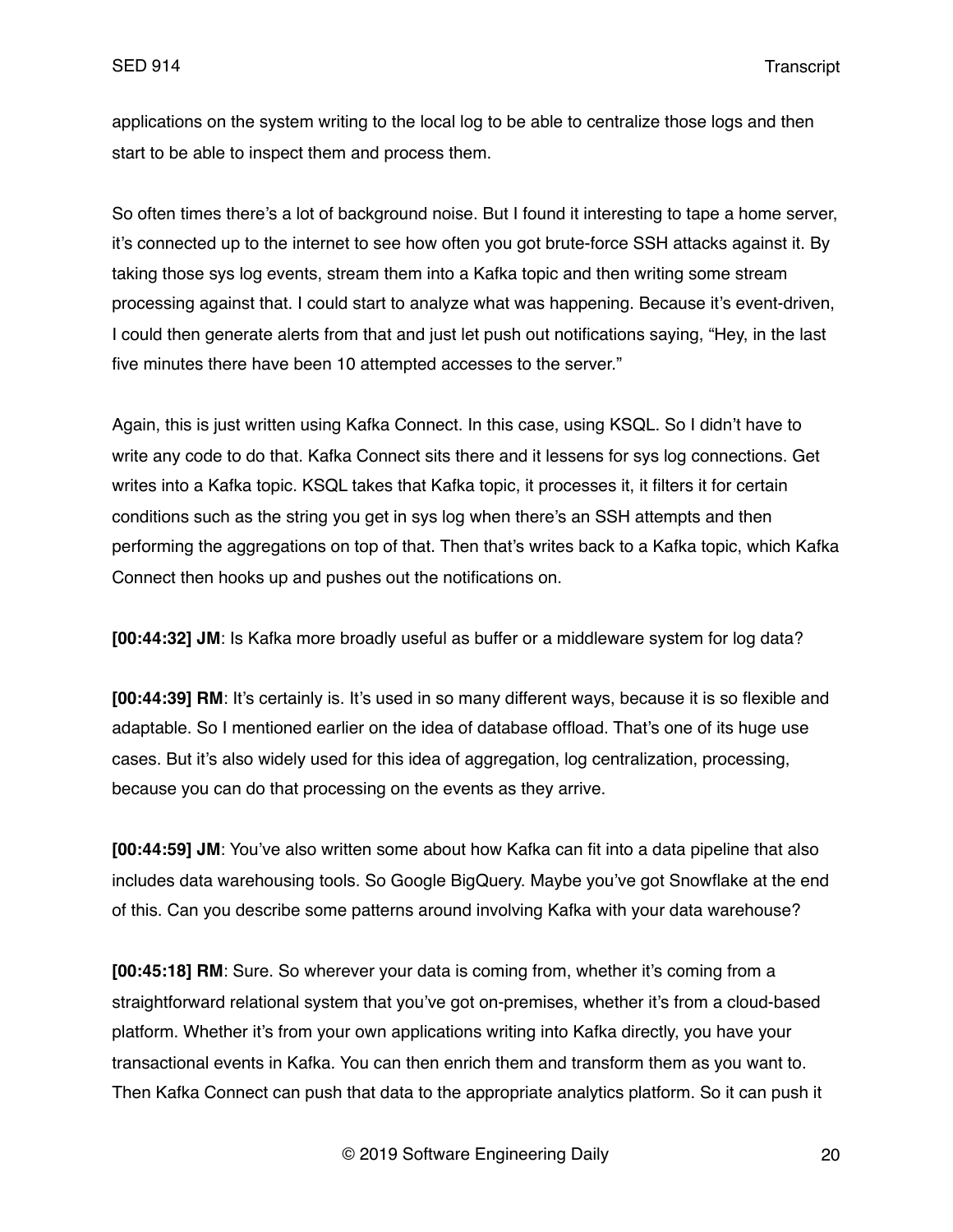to BigQuery. It can push it to Snowflake. There are connectors to both of those that's a passive Kafka Connect framework. So you can have that real-time data aggregated and enriched if you want to using stream processing, but then landing an aerial time in these target data warehouses.

**[00:46:01] JM**: I have read several of your articles where you frequently use Oracle databases in your examples. I don't know if that has to do with your background in particular database. But do you encounter a lot of Kafka users who have Oracle installations?

**[00:46:19] RM**: Yeah. So my background is with Oracle. I used to work doing consultancy with Oracle analytics projects. So I've got a naturally affinity to it. It's interesting I think how the apparent market is changing or usage with Kafka is changing. Originally, a few years back when I started looking at it, it was very much the cutting edge stuff. So those people are really heavily interested in the cutting edge distributed systems. The traditional enterprise, things like Oracle got less of a mention.

Now, you see more and more conferences and meet ups on community platforms. People asking about integrating with Oracle, with Teradata, with SQL server because that level of adaption with Kafka is there, that it's actually making huge inroads into the enterprise. It's not just a cool kid's toy anymore. It's a serious platform that many enterprises are adapting, and enterprises tend to have enterprise databases.

**[00:47:13] JM**: I think there are people who would like to move away from their Oracle installations, because Oracle can get quite expensive and the database market has gotten really competitive. So there are a lot of good alternatives to Oracle. Do people use Kafka to migrate away from Oracle?

**[00:47:33] RM**: I'd certainly agree. There's definitely a shift to that. If it's a straightforward migration? This question does come up quite a lot at conferences. If it's simply a one-time big band, then Kafka is not necessarily appropriate way to do it, because there are plenty of migration tools out there on the market. Where Kafka fits very well is where you want to retain an existing system without impacting that, but take changes from that system and start pushing them to the new one. So you can run side by side.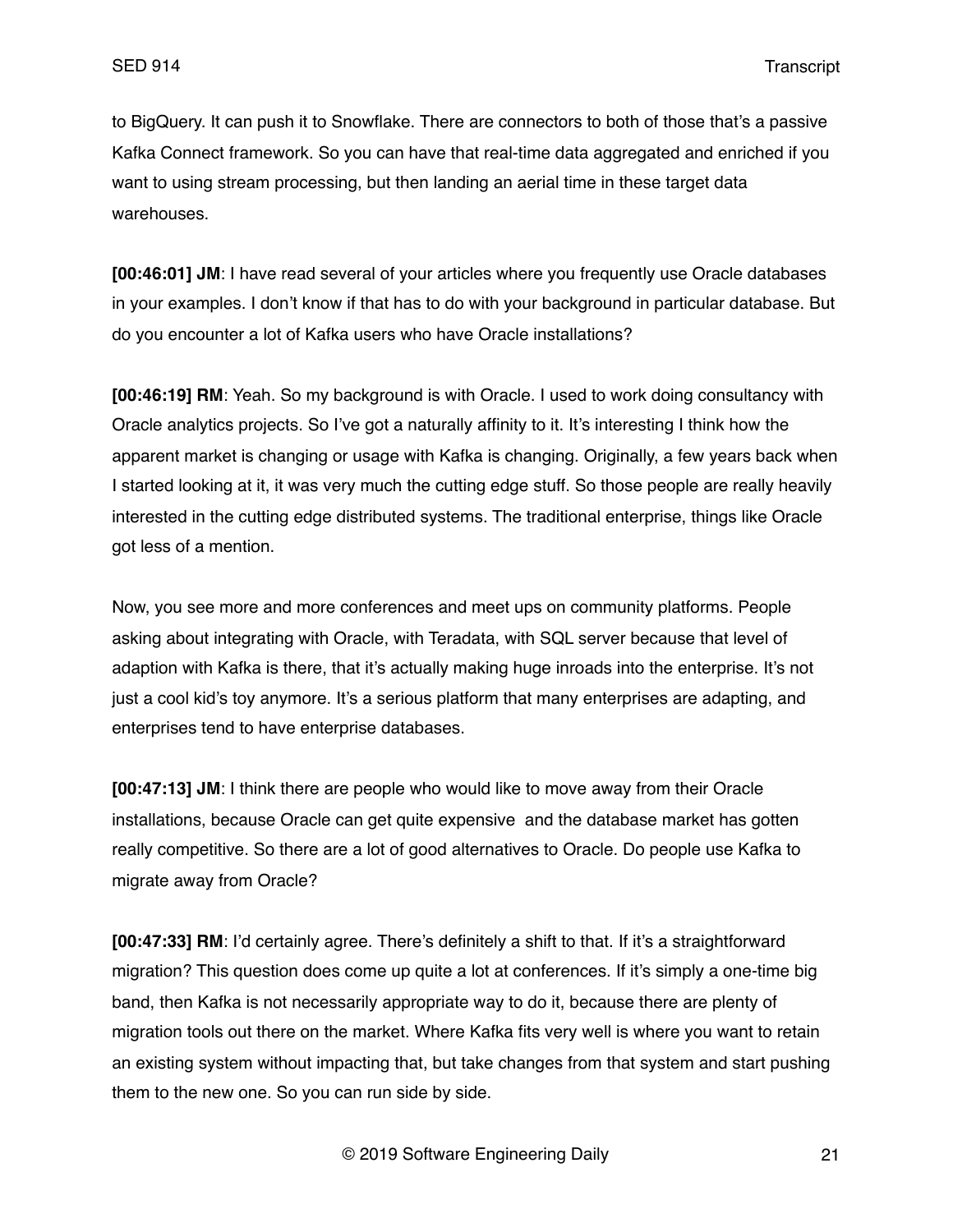So people use this approach and moving from one database to another. They also it in moving from on-premises to a cloud platform or to running separate cloud platforms. Because you've got your events from your source, whether it's a database, whether it's an application writing to that database into Kafka, those events can then be pushed to whatever your target one is and you can run side by side without impacting your original application. Then once you're good to go, you can switch off that source. So Kafka gives you massive benefits there.

**[00:48:28] JM**: You've written some about the blurring lines between analytical and transactional systems. So this is like where historically you might have been running a nightly job to aggregate maybe a recommendation system. Maybe you've got your transactional data system, and in order to build recommendations based on that transactional data system, you do an ETL job into a data warehouse, and then you use the data warehouse to generate those recommendations.

But these lines are blurring, because we want to do more and more up-to-date analytical workloads. Can you explain how the patterns that you're seeing around Kafka are fitting into this improved latency of the analytical workloads?

**[00:49:21] RM**: I think historically we've always separated out the technologies, because you had to. I mentioned earlier, sometimes technology forces how we design systems. In the past, you had to decide, "Am I building a transactional system? Do I want to be able to get the data in quick but it will be slow to read? Am I building an analytical system?" It will be quick the data out, but it might be slower to get it in." You have to choose.

So organizations and teams grew up around this way of thinking, and developers and engineers had this way of thinking. It's like, "Well, I'm an application developer. I need application technologies. Nothing to do with analytics. I can ignore those data warehouses and stuff.'

Kafka brings the data, brings the events front and center. Now applications can access that data in aerial time. Analytics can also be driven by that same data. So I think the move away from doing things in separate worlds is actually it's happening. I think it's happening slowly because you still have this in-built way of people have a thinking about, "Well, I'm building this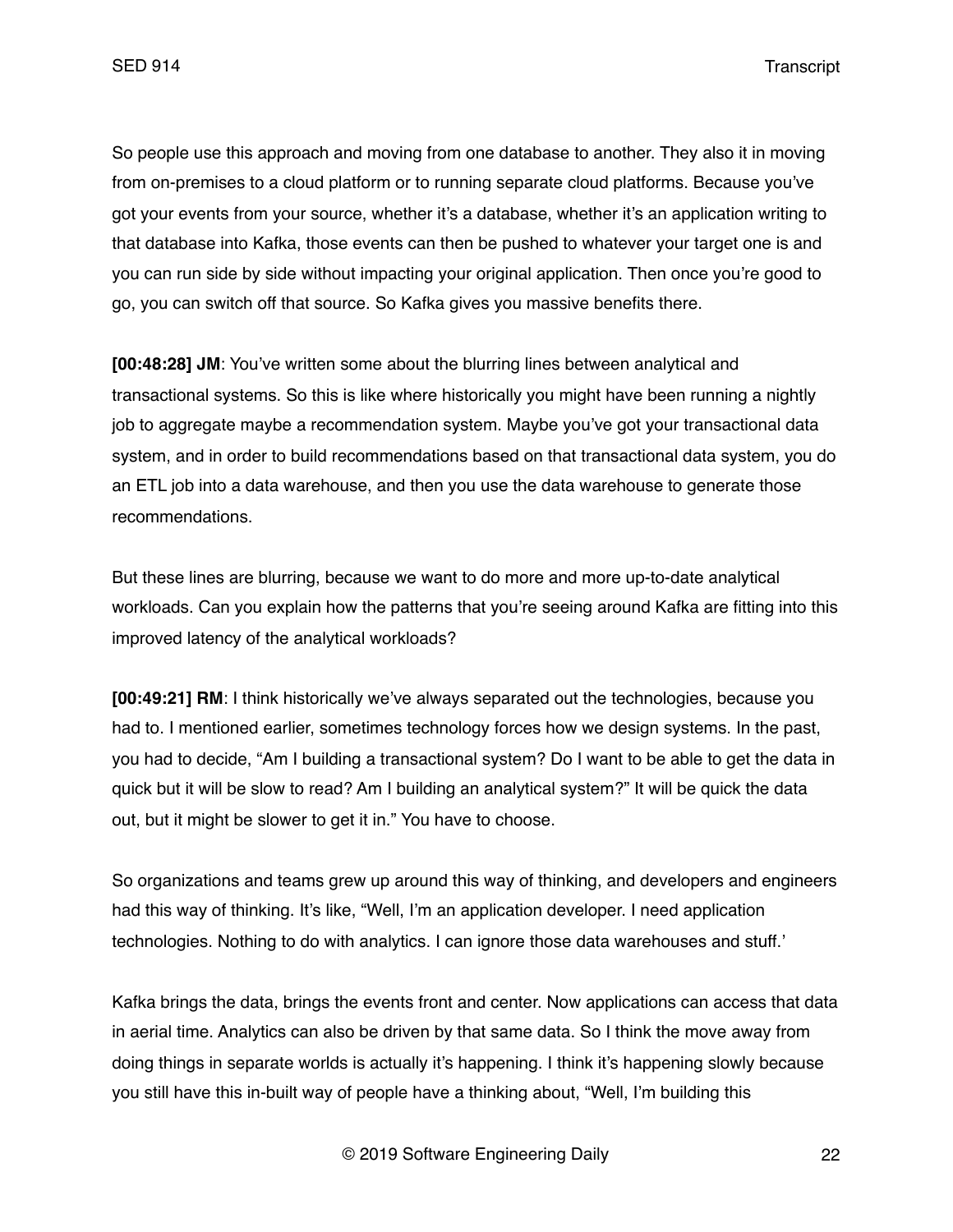application. It must be an application type architecture. I don't need to think about analytics. I'm not going to integrate with analytics, except for a one-time bachelorette once a night out of it." Now it's much more tightly integrated."

**[00:50:33] JM**: You've been at Confluent for a while now. What's something new that you've learned about Kafka in the last year?

**[00:50:39] RM**: That's a good question. I think that my answer to that would be around KSQL, which is a product I spent a lot of time working on last year. So that was built on top of Kafka Streams. So understanding a lot more around how Kafka Streams has its concepts of handing streams of data. Being able to instantiate the state on top of that and how you can actually do that through KSQL. It's probably my main learning from the last year.

**[00:51:02] JM**: Okay. Last question. Do you have any reflections on what it's like to be at a rapidly growing infrastructure company? Because Confluent is growing really quickly.

**[00:51:13] RM**: Yeah. It's a fantastic place to be. If you want to just kind of turn up and do something and then go home and not care about it, then I guess you could do that, but you're not going to get the most out of it. There's some super, super smart people, some super nice people as well. It's just a very welcoming, friendly place to be where there's a lot of very exciting work going on. I feel privileged to have a job where the technology is awesome. I can talk about it enthusiastically because I genuinely think it's really, really good, so does that one other company and the people working on it are really smart. It's just an exciting place to be.

**[00:51:46] JM**: Okay. Well, Robin Moffatt, thank you for coming on the show. It's been really fun talking to you.

**[00:51:50] RM**: Thank you so much.

[END OF INTERVIEW]

**[00:51:59] JM**: Software can improve our lives, but the business motivations of software sometimes conflict with user desires and may hurt us instead of helping us. Rehack is a reverse